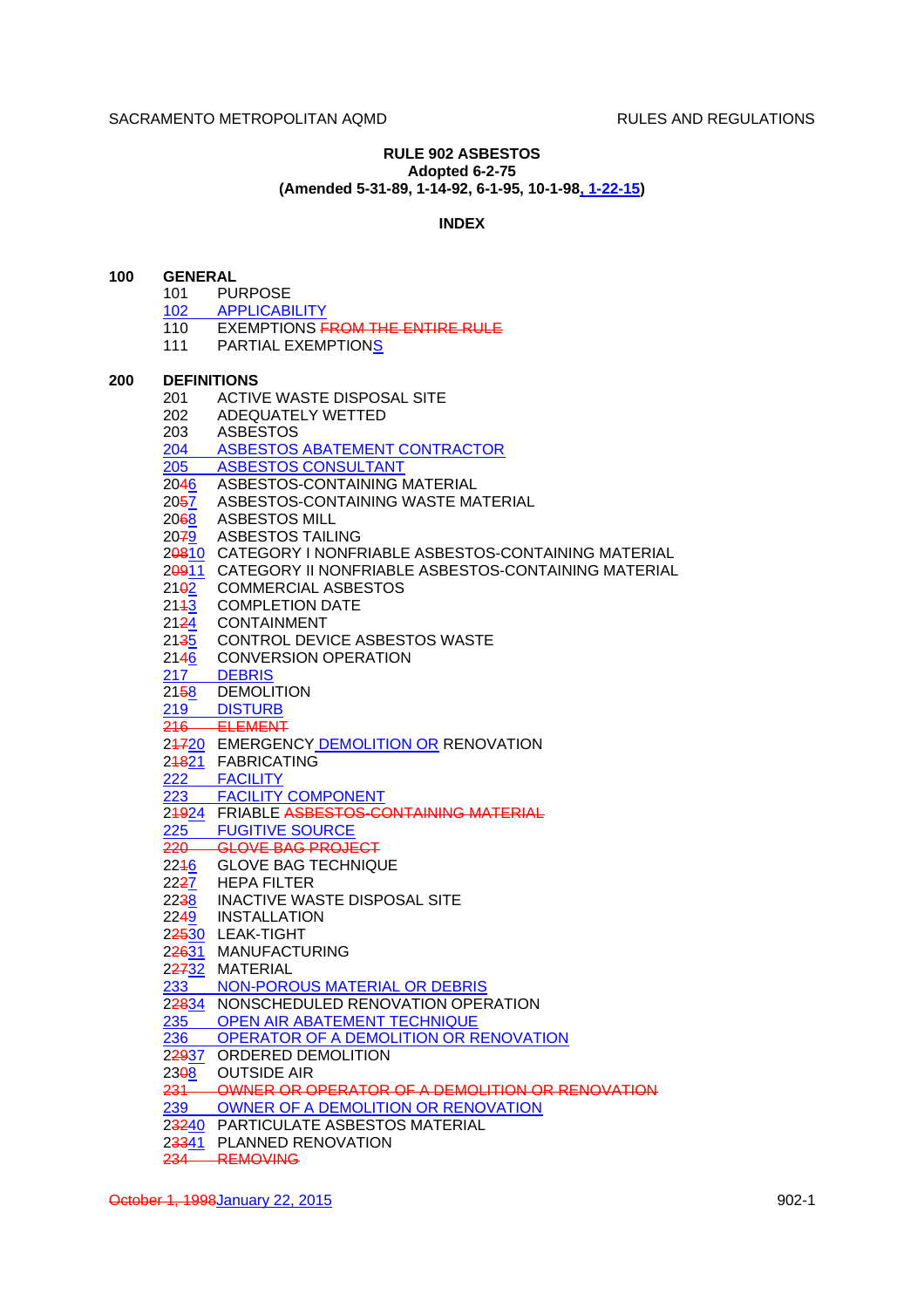# 242 REGULATED AREA

- 23543 REGULATED ASBESTOS-CONTAINING MATERIAL (RACM)
- 23644 RENOVATION
- 23745 RESILIENT FLOOR COVERING
- 23846 ROADWAYS
- 23947 SECURED
- 248 SITE SURVEILLANCE TECHNICIAN
- 2409 START DATE
- 241 STRIPPING
- 24250 STRUCTURAL MEMBER
- 24351 SUSPECT MATERIAL
- 24452 VISIBLE EMISSIONS
- 24553 WASTE GENERATOR
- 24654 WASTE SHIPMENT RECORD
- 24755 WORKING DAY
- 256 WRAP AND CUT/CHOP TECHNIQUE
- 24857 WRECKING

# **300 STANDARDS**

- 301 RENOVATIONS AND DEMOLITIONS—REMOVAL OF RACM PRIOR TO RENOVATION OR DEMOLITION
- 302 SPECIAL REQUIREMENTS FOR DEMOLITIONS
- 303 WASTE DISPOSAL FOR DEMOLITION, RENOVATION, MANUFACTURING, FABRICATING, AND SPRAYING OPERATIONS
- 304 MANUFACTURING
- 305 FABRICATING
- 306 SPRAYING
- 307 INSULATING
- 308 ROADWAYS<br>309 ASBESTOS N
- ASBESTOS MILLS
- 310 WASTE DISPOSAL FOR ASBESTOS MILLS
- 311 WASTE DISPOSAL SITES
- 312 EXCEPTIONS TO THE VISIBLE EMISSION REQUIREMENTS
- 313 ASBESTOS CONSULTANT<br>314 RESPONSIBLE PARTIES
- **RESPONSIBLE PARTIES**

## **400 ADMINISTRATIVE REQUIREMENTS**

- 401 REPORTING RENOVATION AND DEMOLITION SURVEYS<br>402 REPORTING RENOVATION AND DEMOLITION INITIAL NOT
- 402 REPORTING RENOVATION AND DEMOLITION INITIAL NOTIFICATION
- 403 REPORTING ANNUAL NOTIFICATIONS
- 404 REPORTING RENOVATION AND DEMOLITION PLAN REVISIONS
- 405 REPORTING EMISSION CONTROL EQUIPMENT
- 406 REPORTING WASTE DISPOSAL OPERATIONS
- 407 REPORTING INACTIVE WASTE DISPOSAL SITES
- 408 REPORTING SPRAYING OPERATIONS
- 409 REPORTING ACTIVE WASTE DISPOSAL SITES
- 410 APPROVAL PROCESS CONVERSION OF RACM AND ASBESTOS-CONTAINING WASTE MATERIAL

## **500 MONITORING AND RECORDS**

- 501 TESTING PROCEDURES
- 502 RECORD KEEPING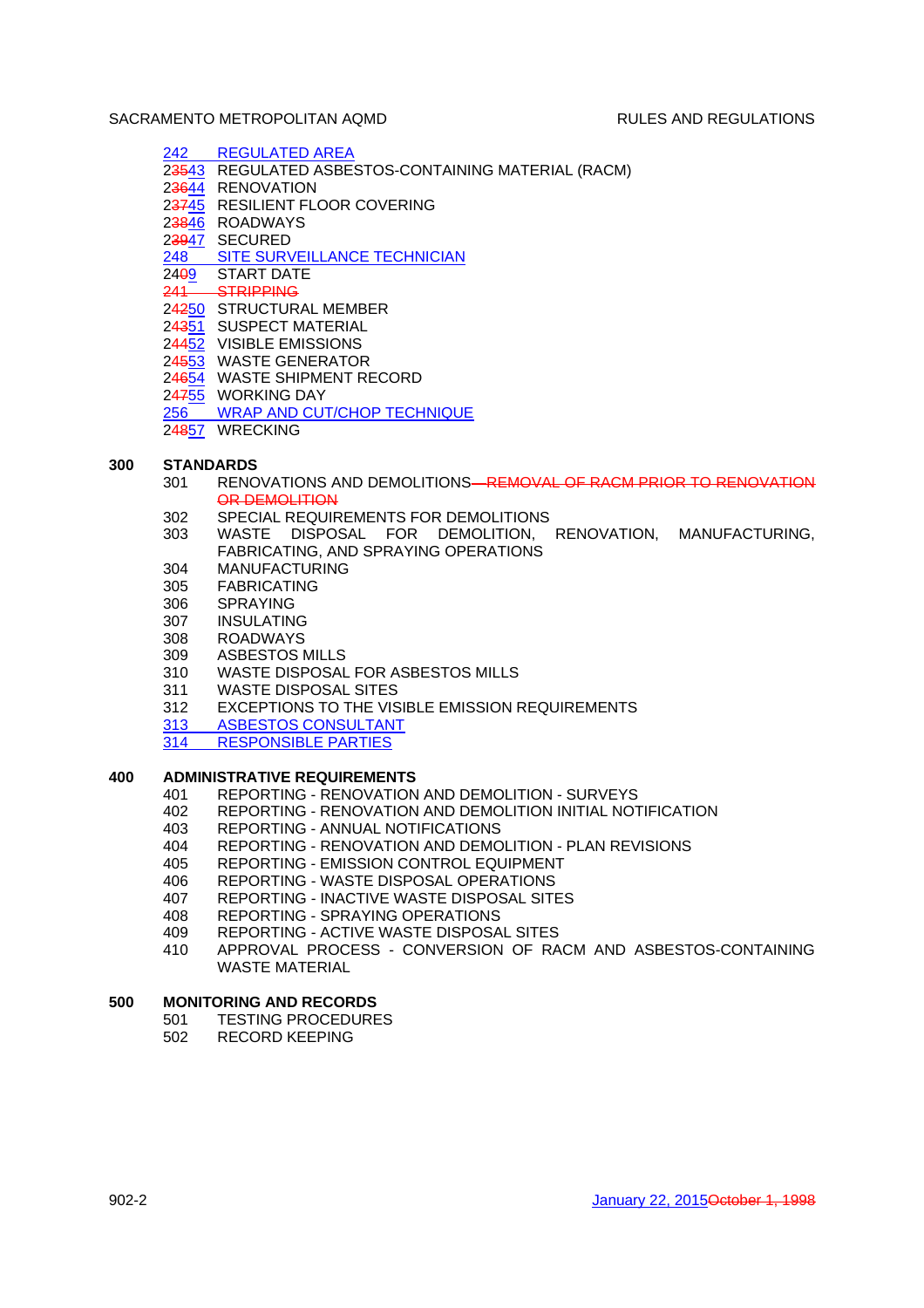### 100 **GENERAL**

- 101 **PURPOSE:** To implement U.S. E.P.A.'s National Emission Standard for Hazardous Air Pollutants for Asbestos (40 C.F.R. §61.140 et.seq.) and to limit the emission of asbestos to the atmosphere.
- 102 **APPLICABILITY:** The provisions of this rule apply to owners or operators of demolitions or renovations; asbestos abatement contractors and asbestos consultants; any owner or operator of an operation in which asbestos-containing materials are spray applied; owners and operators of asbestos mills, active and inactive asbestos waste disposal sites, and asbestos waste conversion operations; manufacturers and fabricators of materials using commercial asbestos; owners and operators of facilities where insulating materials are being installed or reinstalled; and any persons who construct or maintain roadways using asbestos tailings or asbestos-containing waste materials.

#### 110 **EXEMPTIONS:** This rule does not apply to:

- 110.1 Renovations or demolitions of residential facilities comprised of four or fewer dwelling units, except where the intended replacement use is:
	- a. Aa commercial, or industrial facility, or
	- b. eminent domain, and/or public works project, or
	- c. intentional burning for the purpose of firefighting training, or
	- ed. Aa residential facility that includes five or more dwelling units.
- 110.2 Planned renovation operations where the combined amount of suspect material being removed from disturbed at the facility, including RACM, is less than: each of the following amounts listed in Table 1.

|  | ш<br>-<br>∽ | аол |  |
|--|-------------|-----|--|
|--|-------------|-----|--|

| Threshold quantities of suspect material                                             |                 |  |
|--------------------------------------------------------------------------------------|-----------------|--|
| On pipes                                                                             | 260 lineal feet |  |
| On other facility components                                                         | 160 square feet |  |
| Off facility components where the length or<br>area could not be measured previously | 35 cubic feet   |  |

260 lineal feet on pipes, or

- 160 square feet on other facility components, or
- 35 cubic feet off facility components where the length or area could not be measured previously.
- 110.3 Emergency renovation operations where the combined amount of suspect material being disturbed at the facility is less than each of the amounts listed in Section 110.2, Table 1.
- 110.34 Nonscheduled renovation operations are exempt from this rule if the total amount of suspect material RACM disturbed or removed at the facility by nonscheduled renovation operations during a calendar year is less than: each of the amounts listed in Section 110.2, Table 1.
	- 260 lineal feet on pipes, or
	- 160 square feet on other facility components, or
	- 35 cubic feet off facility components where the length or area could not be measured previously.

#### 111 **PARTIAL EXEMPTIONS:**

111.1 A planned renovation operation is exempt from all provisions of this rule, exceptSection 401 if the amount of RACM removed or disturbed at the facility is less than: If a survey prepared pursuant to Section 401 of this rule establishes that the amount of RACM at a planned renovation will be less than the amounts specified in Table 2, the operation is exempt from all non-survey requirements of this rule.

**Table 2**

|  |  | Threshold quantities of RACM |  |
|--|--|------------------------------|--|
|--|--|------------------------------|--|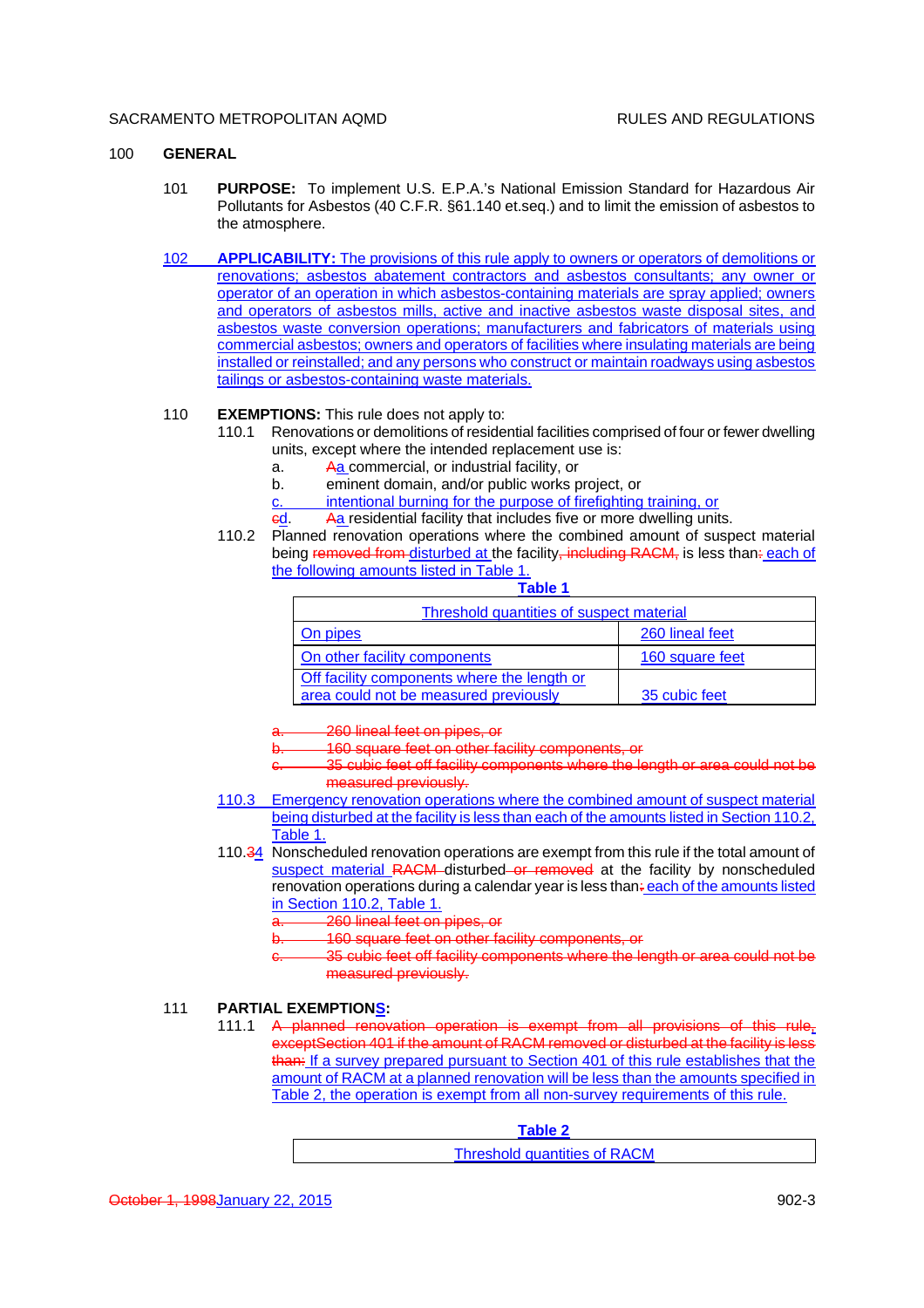| On pipes                                    | 260 lineal feet |
|---------------------------------------------|-----------------|
| On other facility components                | 160 square feet |
| Off facility components where the length or |                 |
| area could not be measured previously       | 35 cubic feet   |

260 lineal feet on pipes, or

160 square feet on other facility components, or

- 35 cubic feet off facility components where the length or area could not be measured previously.
- 111.2 If a survey prepared pursuant to Section 401 of this rule establishes that the amount of RACM at an emergency renovation will be less than the amounts specified in Section 111.1, Table 2, the operation is exempt from all non-survey requirements of this rule.
- 111.3 If a survey prepared pursuant to Section 401 of this rule establishes that the amount of RACM from nonscheduled renovation operations in a calendar year is demonstrated to be less than each of the amounts in Section 111.1, Table 2, the operations are exempt from all non-survey requirements of this rule.
- 111.24 A demolition operation is exempt from all provisions of this rule except Sections 401 and 402 if the combined amount suspect material, including RACM at the facility, is less than: If a survey prepared pursuant to Section 401 of this rule establishes that the amount of RACM at a demolition will be less than the amounts specified in Section 111.1, Table 2, the operation is exempt from all provisions of the rule except Sections 401, 402, and 404.
	- 260 lineal feet on pipes, or
	- 160 square feet on other facility components, or
	- c. 35 cubic feet off facility components where the length or area could not be measured previously.
- 111.35 A renovation or demolition operation is exempt from the survey requirement in Section 401 if the owner or operator of a demolition or renovation presumes that all suspect material is RACM and the renovation or demolition operation is notified pursuant to Sections 402, or 403, and 404, as applicable, and all suspect material is removed and disposed of in accordance with Section 300.
- 200 **DEFINITIONS:** For the purpose of this rule only, the following definitions shall apply:
	- 201 **ACTIVE WASTE DISPOSAL SITE:** Any disposal site other than an inactive site.
	- 202 **ADEQUATELY WETTED:** Sufficiently mixed or penetrated with liquid to prevent the release of asbestos-containing material. The absence of dust, debris or particles is not sufficient evidence of being adequately wetted.
	- 203 **ASBESTOS:** Actinolite, amosite, anthophyllite, chrysotile, crocidolite and tremolite.
	- 204 **ASBESTOS ABATEMENT CONTRACTOR:** Any person engaged by the owner or operator of a demolition or renovation to disturb suspect material or RACM from a demolition or renovation or to supervise or direct such activities. If the asbestos abatement contractor also performs the duties of an asbestos consultant then that person shall be deemed to be an asbestos consultant during the performance of those duties.
	- 205 **ASBESTOS CONSULTANT:** Any person engaged by the owner or operator of a renovation or demolition to provide professional health and safety services relating to suspect material or RACM, including but not limited to, surveys, building inspections, abatement project design, contract administration, supervision of site surveillance technicians, sample collections, preparation of asbestos management plans, and clearance air monitoring or to supervise or direct such activities. If the asbestos consultant also performs the duties of an asbestos abatement contractor then that person shall be deemed to be an asbestos abatement contractor during the performance of those duties.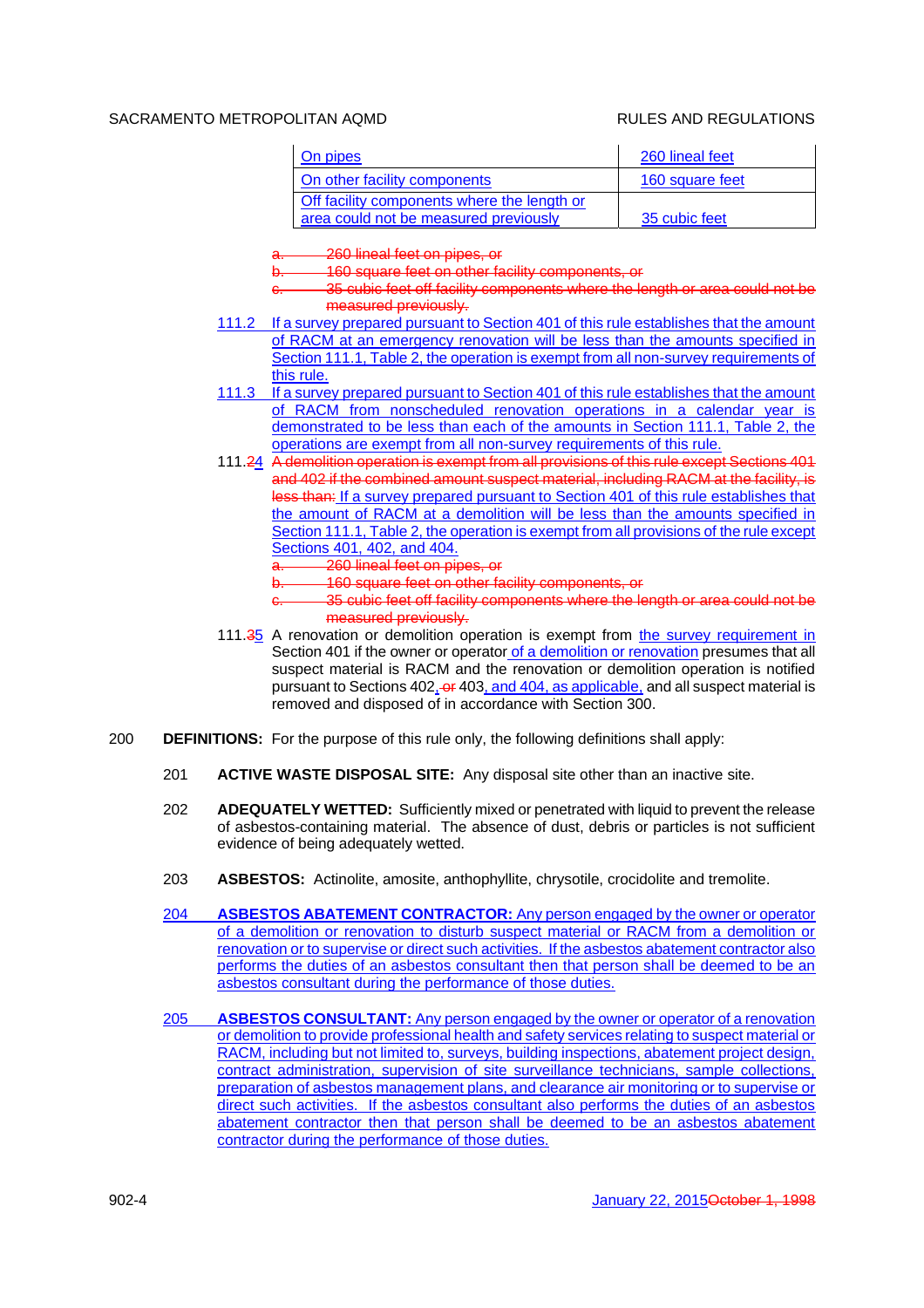2046 **ASBESTOS-CONTAINING MATERIAL:** Asbestos or any material containing more than 1% asbestos, as determined by the method specified in Section 501.2.

#### 2057 **ASBESTOS-CONTAINING WASTE MATERIAL:**

- 2057.1 Any waste which contains commercial asbestos and is generated by a source subject to the provisions of this rule, including filters and waste from control devices, asbestos mill tailings, friable asbestos waste material, and bags or containers that previously contained commercial asbestos.
- 2057.2 Any waste from demolition and or renovation including but not limited to: RACM, waste, disposable equipment, and clothing, and rags; containment materials such as plastic sheeting and duct tape; and other materials contaminated with asbestos.
- 2068 **ASBESTOS MILL:** Any facility engaged in the conversion or any intermediate step in the conversion of asbestos ore into commercial asbestos. Outside storage of asbestos materials is not considered a part of such facility.
- 2079 **ASBESTOS TAILING:** Any solid waste product of asbestos mining or milling operation which contains asbestos.
- 20810 **CATEGORY I NONFRIABLE ASBESTOS-CONTAINING MATERIAL:** Asbestos-containing packings, gaskets, resilient floor coverings, and asphalt roofing products.
- 20911 **CATEGORY II NONFRIABLE ASBESTOS-CONTAINING MATERIAL:** Asbestos-containing material, excluding Category I nonfriable asbestos- containing material, that, when dry, and in its present form, cannot be crumbled, pulverized, or reduced to powder by hand pressure.
- 2102 **COMMERCIAL ASBESTOS:** Any variety of asbestos which is produced by extracting asbestos from asbestos ore.
- 2113 **COMPLETION DATE:** The date when all disturbing of asbestos removing or stripping is finished and all asbestos-containing material and waste-has been properly removed from the project. This includes, but is not limited to, polyurethane plastic sheeting contaminated with visible emissions. For demolitions where the asbestos survey establishes that RACM is less than the thresholds in Table 2, the completion date is when all load-bearing structural members and facility components targeted for removal have been wrecked or taken out.
- 2124 **CONTAINMENT:** The isolation of an asbestos removal area from the outside air by use of physical barriers including, but not limited to, plastic sheeting.
- 2135 **CONTROL DEVICE ASBESTOS WASTE:** Any asbestos-containing waste material that is collected in a pollution control device.
- 2146 **CONVERSION OPERATION:** A process by which asbestos material and/or asbestoscontaining waste material is converted to nonasbestos (asbestos-free) material.
- 217 **DEBRIS:** The remains of something broken down, destroyed, or disturbed. For purposes of this rule debris includes any material that asbestos containing material has come in contact with including soil.
- 2158 **DEMOLITION:** The wrecking, taking out, or *intentional* burning of any load-supporting structural member of any facility-, together with any related handling operations. The removal or handling of material after an accidental fire is part of a demolition.
- 219 **DISTURB:** To take out, take off, cut, drill, dislodge, or similarly alter suspect material on or in any part of a facility or facility component.
- 216 **ELEMENT:** Any boiler, pipe, furnace, duct, tank, reactor, turbine, or structural member.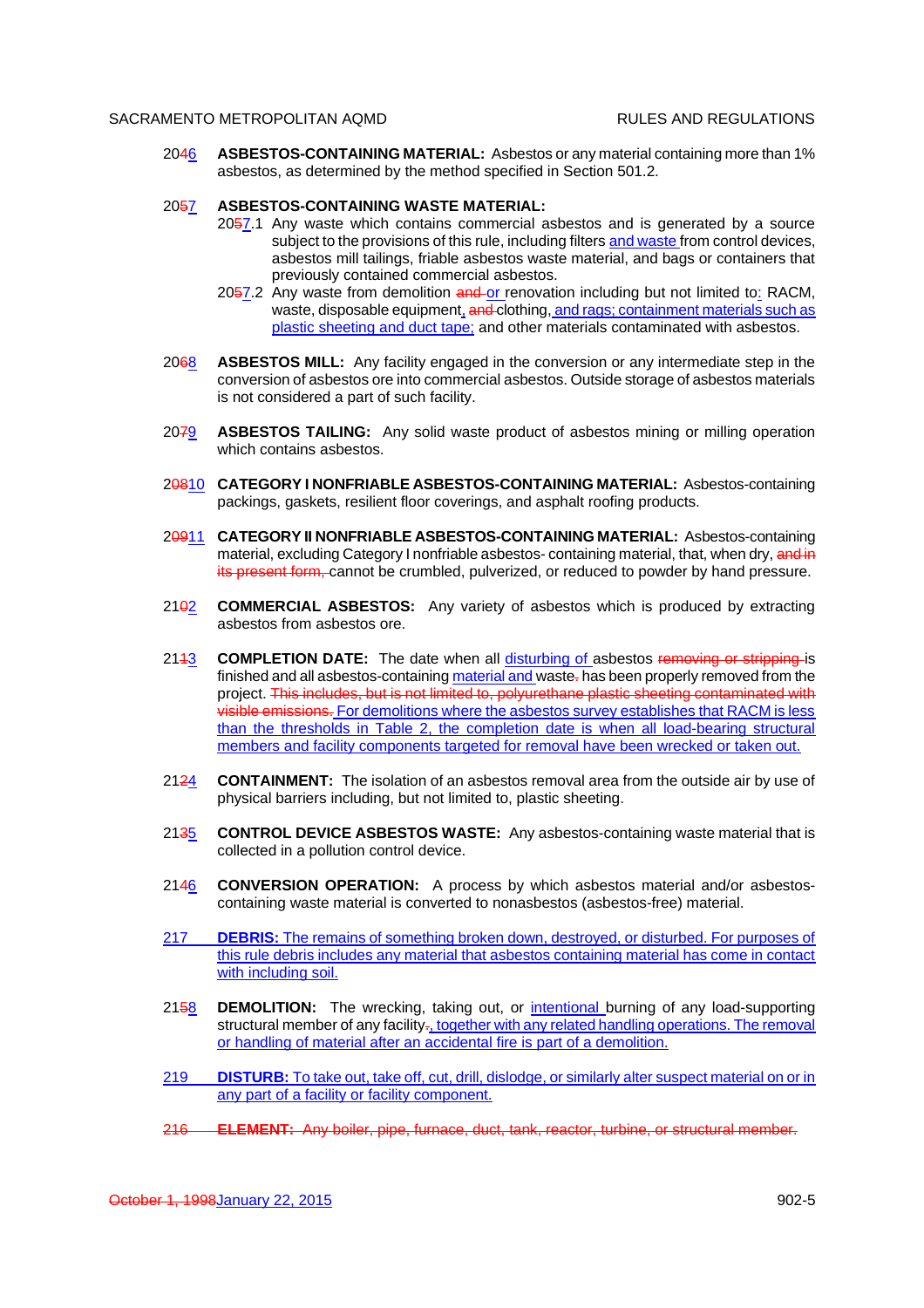- 21720 **EMERGENCY DEMOLITION OR RENOVATION:** A demolition or renovation that results from a sudden, unexpected event, that applies and that is limited to the abatement of the immediate hazard and, that if not immediately attended to either: 24720.1 Presents a safety or public health hazard, or 24720.2 Is necessary to protect equipment from damage, or 24720.3Is necessary to avoid imposing an unreasonable financial burden. Ultimate approval of the use of this provision is left to the discretion of the Air Pollution Control Officer. This term includes Ooperations necessitated by non-routine failures of equipment are included.
- 21821 **FABRICATING:** Any processing (e.g., cutting, sawing, drilling) of a manufactured product containing that contains commercial asbestos, with the exception of processing at temporary sites (field fabricating) for the construction or restoration of building, structures, facilities or installations. In the case of friction products, fabricating includes bonding, debonding, grinding, sawing, drilling, or other similar operations performed as part of fabricating.
- 21922 **FACILITY:** Any immobile building, structure or installation. This includes a group of buildings with four or fewer units, owned, managed by or under control or authority of the same person, persons or agency, or which is part of a commercial or public project. Any institutional, commercial, public, industrial, or residential structure, installation, or building (including any structure, installation, or building containing condominiums or individual dwelling units operated as a residential cooperative, but excluding strictly residential buildings having four or fewer dwelling units); any ship; and any active or inactive waste disposal site. Any structure, installation or building that was previously subject to this rule is not excluded, regardless of its current use or function.
- 223 **FACILITY COMPONENT:** Any part of a facility including equipment.
- 2204 **FRIABLE ASBESTOS-CONTAINING MATERIAL:** Asbestos-containing Refers to material that can be crumbled, pulverized, or reduced to powder, when dry, by hand pressure, or lacks fiber cohesion, illustrated by flaking, blistering, water damage, scrapes, gouges, or other physical damage. This includes previously nonfriable material after such previously nonfriable material changes to the extent that when dry it may be crumbled, pulverized, or reduced to powder by hand pressure.
- 225 **FUGITIVE SOURCE:** Any source of emissions not controlled by an air pollution control device.
- 2216 **GLOVE BAG TECHNIQUE:** A method of stripping or removing RACM in which the material is totally isolated inside a leak-tight bag and then manually removed using gloves which are an integral part of the bag. An asbestos removal method, primarily used to remove pipe insulation, in which a plastic bag fitted with gloves is sealed around the material to be removed, so that all removal occurs within the leak-tight, sealed bag.
- 2227 **HEPA FILTER:** A high efficiency particulate air filter capable of filtering 0.3 micron particles with 99.97 percent efficiency.
- 2238 **INACTIVE WASTE DISPOSAL SITE:** Any disposal site or portion thereof, where additional asbestos-containing waste material will has not been deposited within the past year and where the surface is not disturbed by vehicular traffic.
- 2249 **INSTALLATION:** Any building or structure or any group of buildings or structures at a single demolition or renovation site that are under the same-owner or operator (or owner or operator under common control) or common ownership, operation, or control, or which are owned or operated by entities which are under common control.
- 22530 **LEAK-TIGHT:** Any method of containerization that prevents solids, liquids, or particles from escaping or spilling out.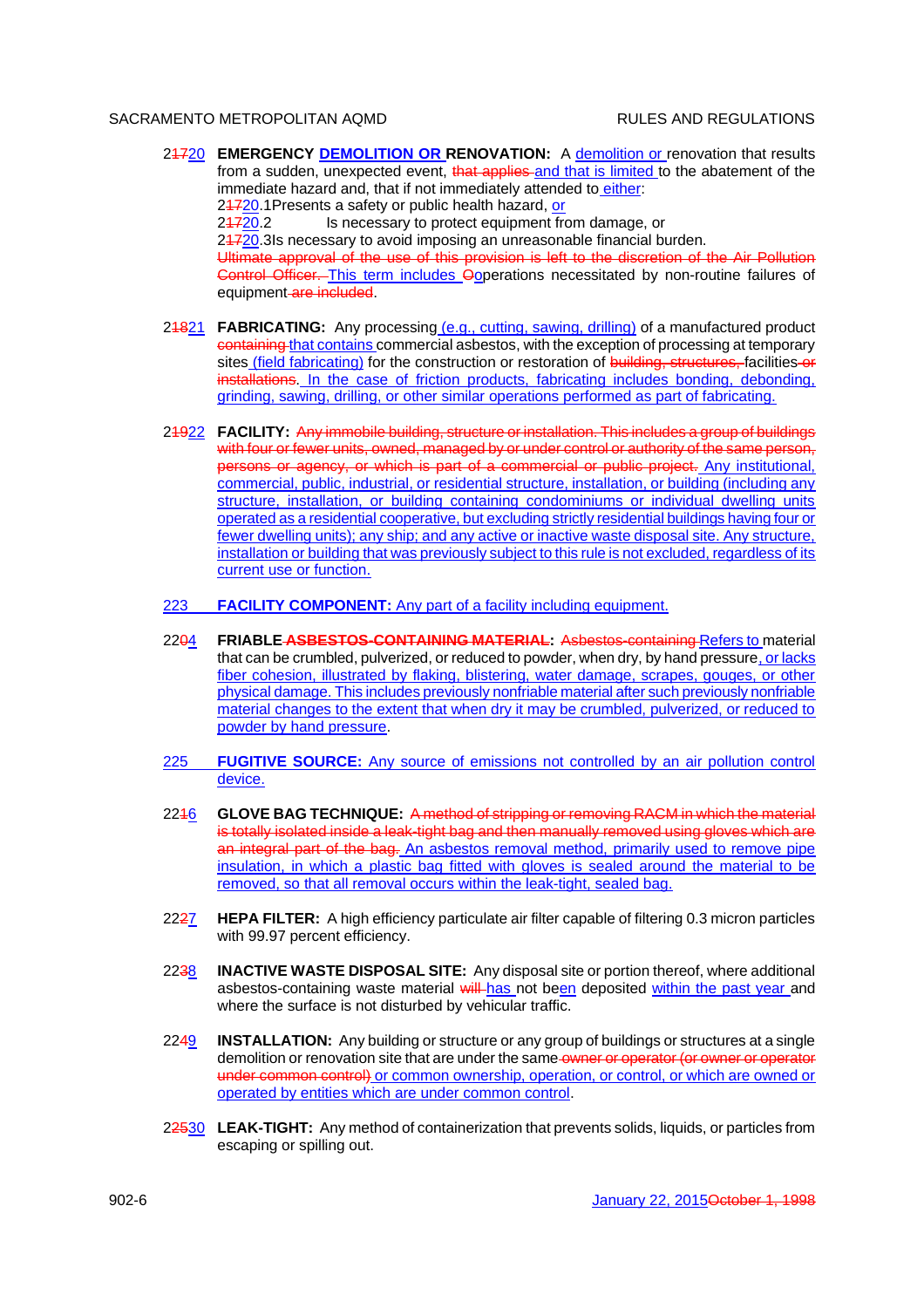- 22631 **MANUFACTURING:** The combining of commercial asbestos, or in the case of woven friction products, the combining of textiles containing commercial asbestos, with any other material(s), including commercial asbestos, and the processing of this combination into a product as specified in Section 304.
- 22732 **MATERIAL:** Any physical substance that exists in a solid state at standard conditions, including, but not limited to:

22732.1Asbestos-containing material;

22732.2Asbestos-containing waste material;

22732.3Regulated asbestos-containing material (RACM);

22732.4Particulate asbestos material;

22732.5Dry wall, stucco, ceiling, roofing, and flooring materials;

22732.76 Wood, glass, clay, concrete, metal, plastic, and paper; and

22732.87 Mine tailings such as asbestos tailings.

- 233 **NON-POROUS MATERIAL OR DEBRIS:** Material or debris which does not have tiny openings, often microscopic, to allow the absorption or discharge of fluids.
- 22834 **NONSCHEDULED RENOVATION OPERATIONS:** A<sub>FRenovations, including a number of</sub> individual renovations, necessitated by the routine failures of equipment, which isfacility components that are expected to occur within a given period of time based on past operating experience, but for which an exact dates cannot be predicted.
- 235 **OPEN AIR ABATEMENT TECHNIQUE:** A method of abatement where a regulated area is used in lieu of containment. Examples where the open air abatement technique is used are roof abatements, soil abatements, removal of fire debris, and demolishing buildings that pose a safety hazard.
- 236 **OPERATOR OF A DEMOLITION OR RENOVATION:** Any person who manages, supervises, controls, or directs the operation of on-site activities at any facility or portion thereof being demolished or renovated, including, but not limited to, property managers, contractors, architects, or supervisors.
- 22937 **ORDERED DEMOLITION:** The demolition of a facility pursuant to an order of an authorized representative of a state or local governmental agency, issued because that structure is structurally unsound and in danger of imminent collapse.
- 2308 **OUTSIDE AIR:** The air outside buildings, structures, or containment.
- 231 **OWNER OR OPERATOR OF A DEMOLITION OR RENOVATION:** Any person who owns, leases, operates, controls or supervises the facility being demolished or renovated, or any person who owns, leases, operates, controls or supervises demolition or renovation, or both.
- 239 **OWNER OF A DEMOLITION OR RENOVATION:** Any person who owns, rents, or leases a facility being demolished or renovated.
- 23240 **PARTICULATE ASBESTOS MATERIAL:** Finely divided particles of asbestos or material containing asbestos.
- 23341 **PLANNED RENOVATION OPERATION:** A renovation, or a number of related operations, in which the amount of RACM that will be removed or stripped disturbed within a given period of time can be predicted. Operations that are individually non-scheduled are included, provided a number of such operations can be predicted to occur during a given period of time based on operating experience.
- **REMOVING:** The taking out, cutting, dislodging, drilling, or similarly disturbing of RACM covering or coating of any element from any facility, or portion thereof.
- 242 **REGULATED AREA:** A clearly demarcated work area that is designated by the abatement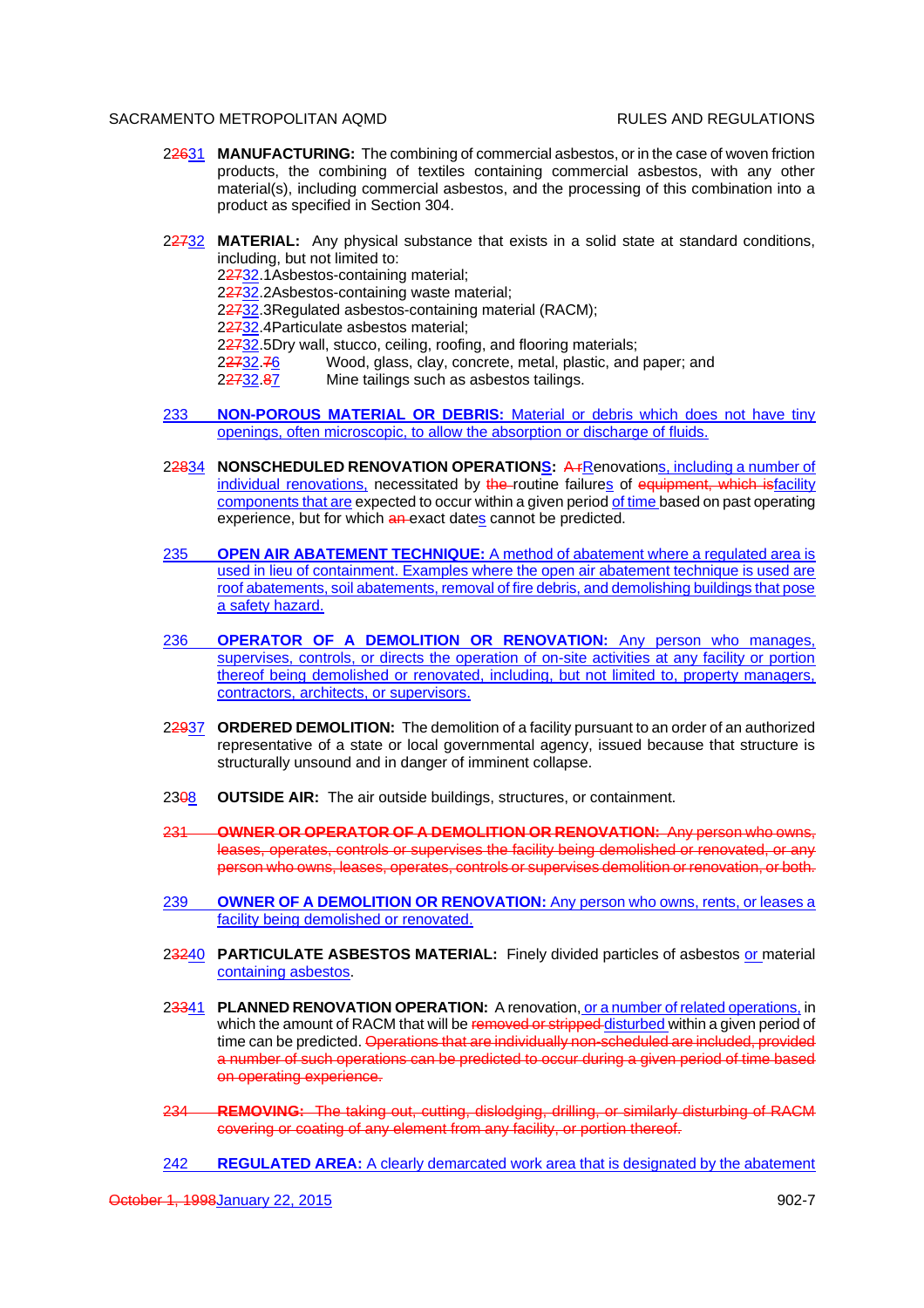contractor and may contain asbestos.

## 23543 **REGULATED ASBESTOS-CONTAINING MATERIAL (RACM):**

23543.1 Friable asbestos-containing material; or,

23543.2Category I nonfriable asbestos-containing material that has or will become friable, or subjected to sanding, drilling, grinding, cutting, or abrading; or

23543.3Category II nonfriable asbestos-containing material that has a high probability of becoming crumbled, pulverized, or reduced to powder by the forces expected to act on the material in the course of demolition or renovation.

- 23644 **RENOVATION:** An operation, other than a demolition, involving the removing or stripping of material from any element of a facility. Altering a facility or one or more facility components in any way, including the disturbing of RACM on or from a facility component. Operations in which load-supporting structural members are wrecked or taken out are demolitions, not renovations.
- 23745 **RESILIENT FLOOR COVERING:** Asbestos-containing material comprised of floor tile, including asphalt or vinyl floor tile, or sheet vinyl floor covering.
- 23846 **ROADWAYS:** Surfaces on which motor vehicles travel including, but not limited to, highways, roads, streets, parking areas, and driveways.
- 23947 **SECURED:** Free from danger, loss or effects of the environment.
- 248 **SITE SURVEILLANCE TECHNICIAN:** Any person who acts as an independent on-site representative of an asbestos consultant performing activities including, but not limited to, monitoring the asbestos abatement activities of others, providing asbestos air monitoring services for area and personnel samples, performing building surveys or administering contracts under the supervision of an asbestos consultant.
- 2409 **START DATE:** The date disturbance, active removal, or stripping of any regulated asbestoscontaining material commences.
- 241 **STRIPPING:** The taking off, cutting, drilling, dislodging, and/or similar disturbing of RACM covering or coating on any element of a facility, or portion thereof.
- 24250 **STRUCTURAL MEMBER:** Any load supporting member of a facility, such as beams and load-supporting walls; or any non-load-supporting member, such as ceilings and non-load-supporting walls.

# 24351 **SUSPECT MATERIAL:**

24351.1 Any material that has a propensity to contain:

- a. is RACM, Category I or Category II nonfriable asbestos-containing
	- material, or Category II nonfriable asbestos-containing material; or
- b. has a propensity to contain Aasbestos because of past practices in their its manufacture and use.
- $24351.2$ Suspect materials include, but are not limited to, roofing material; fireproofing; sidingand siding shingles; walls and floors around furnaces; insulation; soundproofing or decorative material; textured paint; duct wrap; ceiling tiles; acoustical tiles; gypsum wallboard; various plasters—such as patching and joint compounds; resilient floor covering; linoleum backing and floor covering mastics; acoustic ceiling material; cement pipes and flues; and ceiling or wall texture material.
- 24452 **VISIBLE EMISSIONS:** Any emissions or evidence of emissions, including but not limited to dust, debris, particles, or fibers, which are visually detectable without the aid of instruments, coming from RACM or asbestos-containing waste material, or from any asbestos milling, manufacturing, or fabricating operation and which are asbestos-containing material. This includes, but is not limited to, asbestos debris found outside of the regulated area at a facility.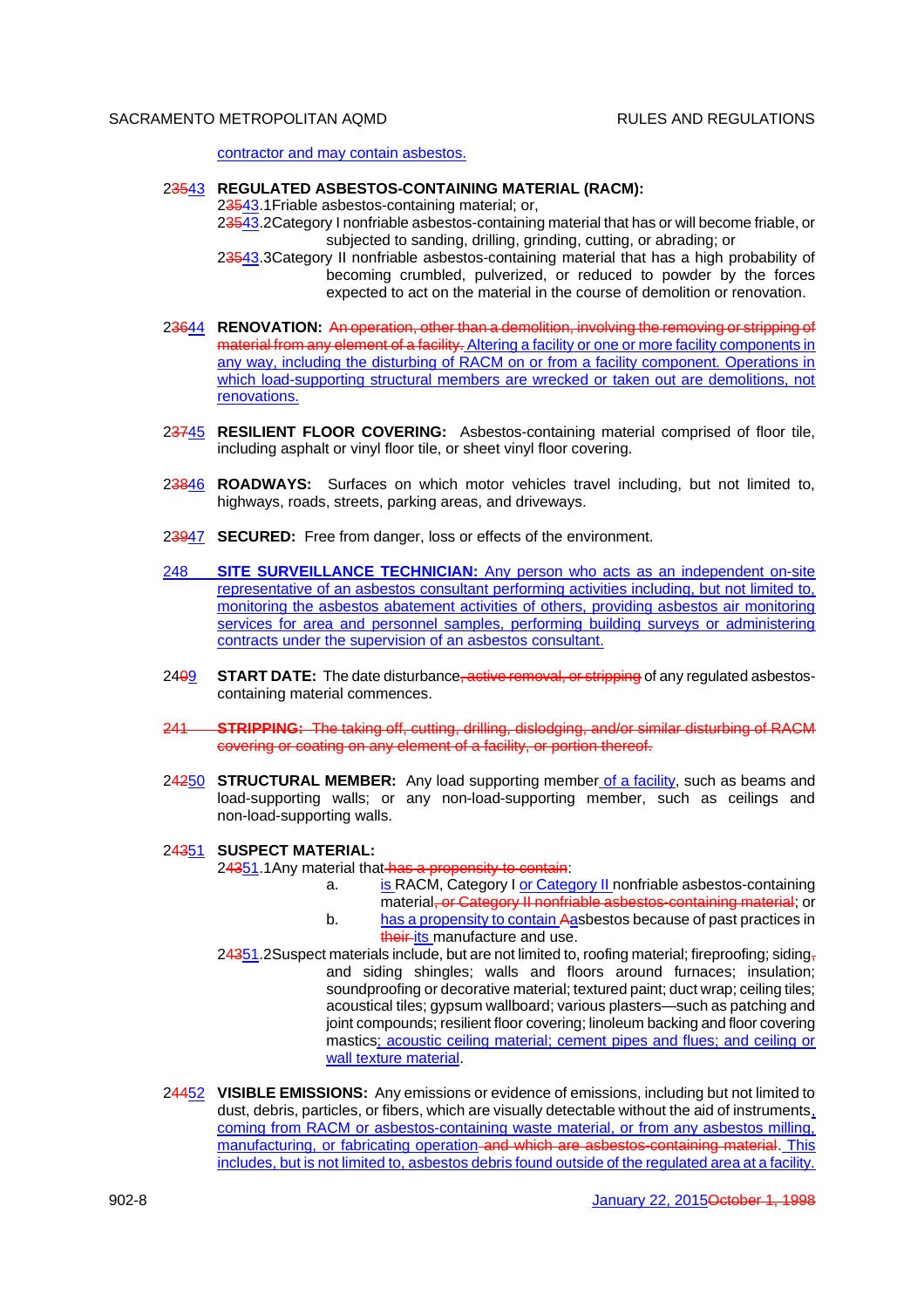This does not include condensed, uncombined water vapor.

- 24553 **WASTE GENERATOR:** Any owner or operator of a source subject to this rule whose act or process produces asbestos-containing waste material.
- 24654 **WASTE SHIPMENT RECORD:** The shipping document required, by the Air Pollution Control Officer, to be originated and signed by the waste generator, used to track and substantiate the disposition of asbestos-containing waste material.
- 24755 **WORKING DAY:** Any day Monday through Friday, including holidays that fall on any of the days Monday through Friday.
- 256 **WRAP AND CUT/CHOP TECHNIQUE:** A method to remove a section of pipe (or similar facility component) encased in RACM.
- 24857 **WRECKING:** The act of damaging and reducing to ruinous state.

### 300 **STANDARDS**

- 301 **RENOVATIONS AND DEMOLITIONS REMOVAL OF RACM PRIOR TO RENOVATION OR DEMOLITION:**
	- 301.1 **SURVEYS:**
		- Unless otherwise exempt from the survey and notification requirements, prior to any work commencing or any disturbance of RACM, an the owner or operator of a demolition or renovation shall conduct a survey in accordance with Section 401 and notify the Air Pollution Control Officer shall be notified in accordance with Sections 402 or 403, of all renovations or demolitions not exempt from this rule.
		- b. If an owner or operator of a demolition or renovation engages any asbestos consultant or asbestos abatement contractor to conduct a survey, then those parties are also responsible for compliance with Section 301.1(a).
	- 301.2 **REMOVAL OF RACM PRIOR TO RENOVATION OR DEMOLITION:** The owner or operator of a demolition or renovation shall comply with the following requirements:
		- a. RACM shall be removed from any facility subject to this rule before any activity occurs that would disturb the RACM or that would preclude access to such materials for subsequent removal.
		- b. Removal of RACM which is encased in concrete or other similarly structural hard materials is not required prior to demolition, but such material shall be adequately wetted whenever exposed during demolition.
		- RACM must be disposed of pursuant to Sections 301.7 and 303 of this rule. c. If an owner or operator of a demolition or renovation engages any asbestos abatement contractor to remove RACM, then the asbestos abatement contractor is also responsible for compliance with Sections 301.2(a) and (b).
	- 301.3 **WORK ENVIRONMENT**: The owner or operator of a demolition or renovation shall ensure that the following requirements are met for Aany area where RACM is being stripped or removed, shall disturbed.
		- a. POSTING: All entrances to rooms, areas, or buildings directly leading to the containment or regulated area in a demolition or renovation shall display signs with the following legend which is easily read by the public. The warning signs shall, at a minimum, conform to the requirements of 20" x 14" upright format signs specified by this paragraph.

DANGER ASBESTOS CANCER AND LUNG DISEASE HAZARD AUTHORIZED PERSONNEL ONLY

Alternatively, warning signs specified by the Occupational Safety and Health Administration may be used.

ab. CONTAINMENT: Have a containment to the extent feasible as determined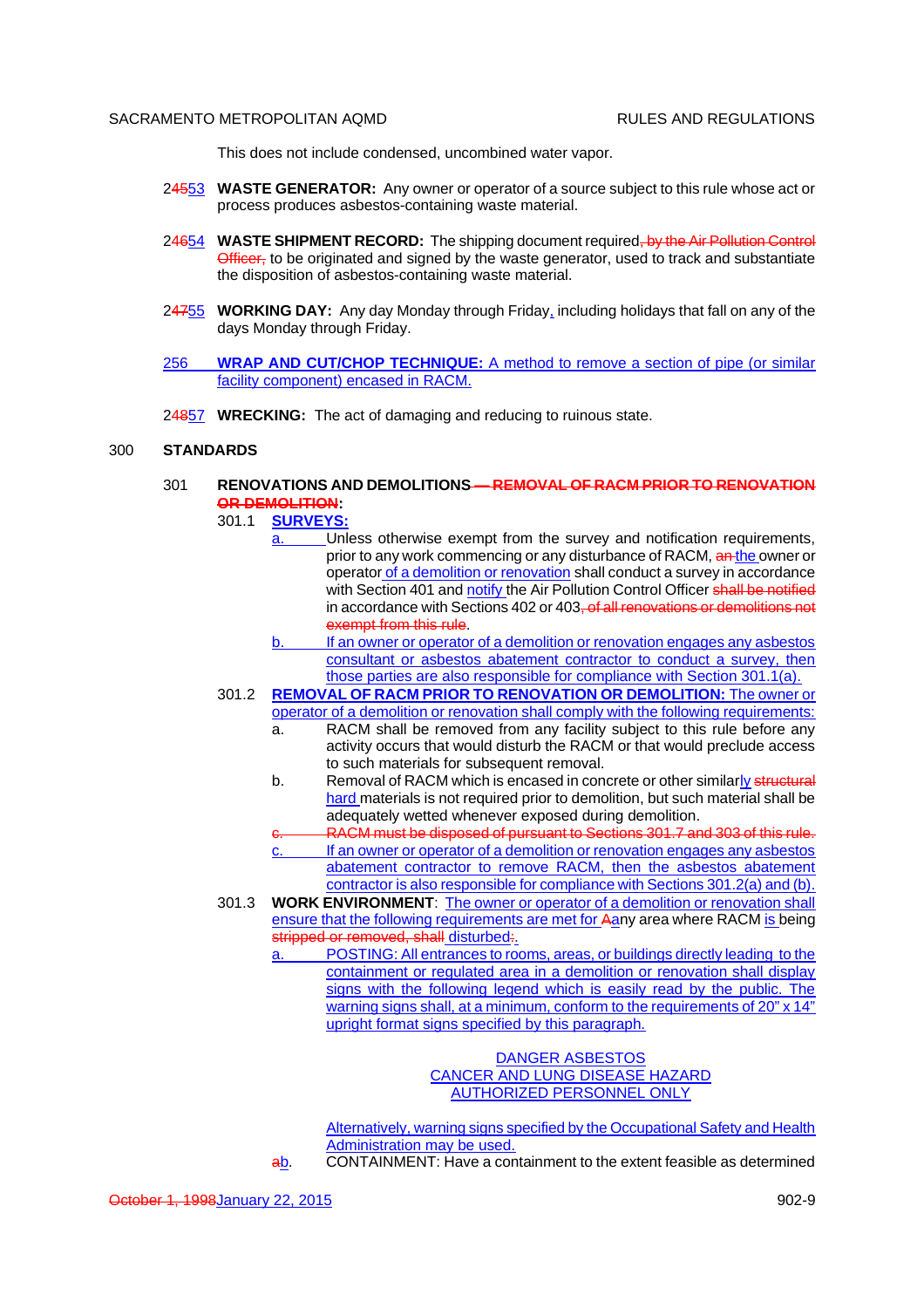by the Air Pollution Control Officer

- b1. VIEWING PORT: To the extent feasible as determined by the Air Pollution Control Officer, include transparent viewing ports which allow observation, to the extent possible, of all stripping and removingdisturbance of RACM from outside the barrier containment area. The owner or operator of a demolition or renovation shall provide:
	- $4(a)$ . Access to the viewing ports, and
	- 2(b). An unobstructed view of the containment interior at all times from the start date to the completion date.
- c2. PRESSURE DIFFERENTIAL: Have a pressure differential of at least minus 0.02 inches of water, with respect to the area outside the barrier containment area. The owner or operator of a demolition or renovation shall maintain this pressure differential from start date to completion date. This continual pressure differential shall be evidenced by a properly connected, operating, and calibrated pressure gauge.
- d3. EXHAUST VENTILATION: Be equipped with a local exhaust ventilation and collection system that shall filter the air from the isolated containment area with a HEPA filter or equivalent, prior to exhausting to the outside air.
- ALTERNATIVES TO CONTAINMENT: In lieu of meeting the requirements of Section 301.3(b), an owner or operator of a demolition or renovation may use any of the following techniques, provided that the requirements of that technique are met.
	- GLOVE BAG TECHNIQUE: If the owner or operator of a renovation or demolition uses the glove bag technique, the following requirements apply:
		- $\overline{a}$  Each glove bag may be used only once.<br>(b) The glove bag must allow for water use
		- The glove bag must allow for water use within the bag. Holes may be cut into the bag to accommodate a water apparatus, but the area around the holes must be sealed so that the glove bag is leak-tight during use.
		- (c) The tools to be used in the removal must be placed in the glove bag, and the bag must be sealed around the material to be removed.
		- (d) The material to be removed must be adequately wetted in accordance with Section 301.4.
		- (e) The surface from which the RACM was removed must be decontaminated to remove residual asbestos prior to removal of the glove bag.
		- (f) Tools used during the removal must be decontaminated to remove residual asbestos prior to removal from the glove bag.
		- (g) The glove bag must be resealed after tools are removed so that it is leak-tight.
	- WRAP AND CUT/CHOP TECHNIQUE: If the owner or operator of a demolition or renovation uses the wrap and cut/chop technique, the following requirements apply:
		- (a) The glove bag technique must be used to remove RACM at each end of the section of the facility component to be removed in accordance with Section 301.3(c)(1) so that two small sections of the facility component are exposed.
		- (b) The ends of the remaining RACM shall be sealed with polyethylene or a similar material.
		- (c) The removed section of the facility component shall be wrapped in polyethylene or similar material and sealed so that it is leak tight.
		- (d) The facility component shall be cut at the exposed sections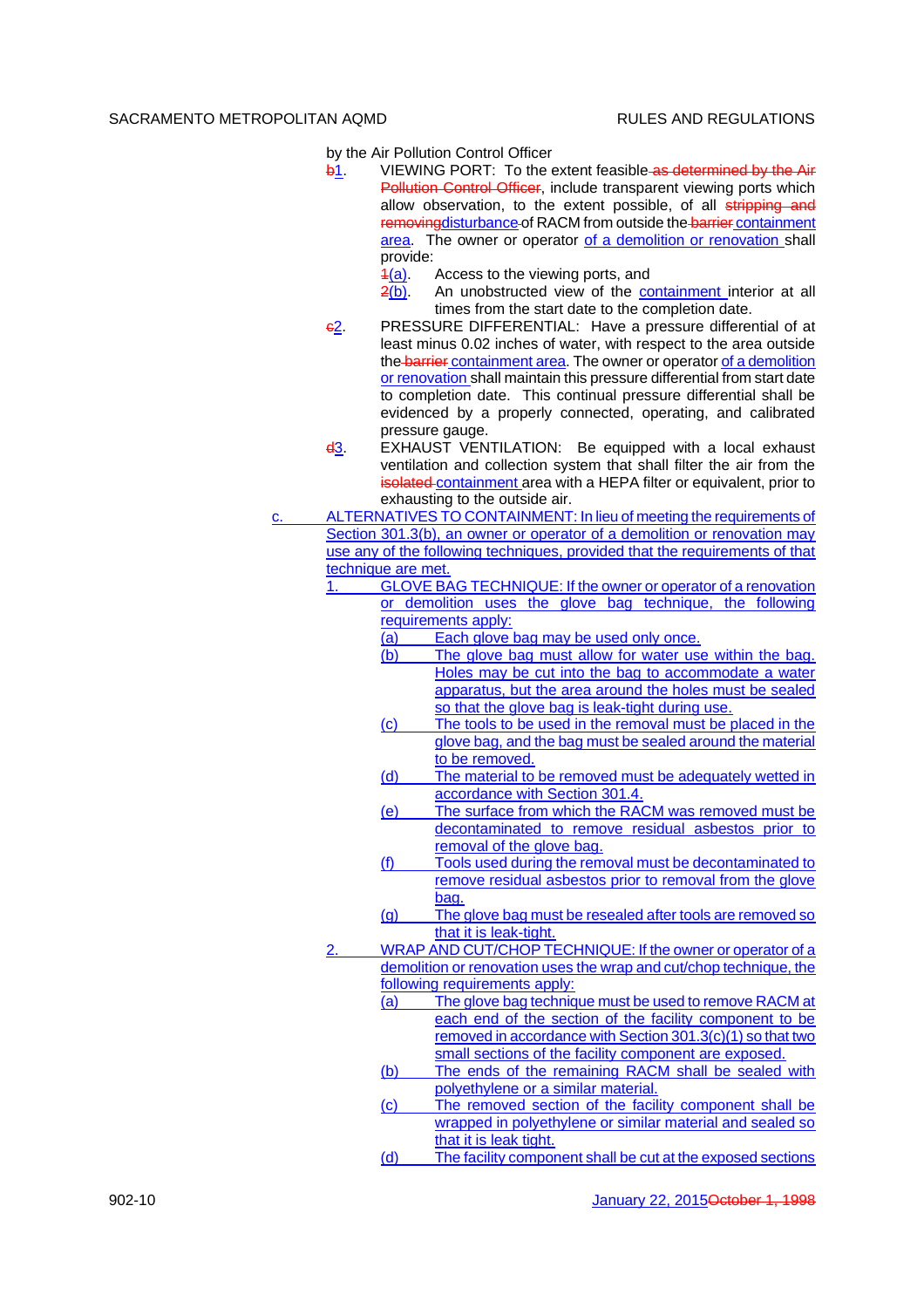and removed.

- 3. OPEN AIR ABATEMENT TECHNIQUE: For roof abatement, soil abatement, removal of fire debris, or demolitions of buildings that pose a safety hazard, open air abatement may be used. If the owner or operator of a demolition or renovation uses the open air abatement technique, the following requirements apply:
	- (a) Establish a regulated area in lieu of containment.
	- (b) Ensure all asbestos-containing waste material stays within the regulated area until it is treated or processed in accordance with Section 303.4.
- 4. OTHER ALTERNATIVES: Any other alternatives to containment must be approved prior to use, in writing, by the Air Pollution Control Officer.
- d. If an owner or operator of a demolition or renovation engages any asbestos abatement contractor to remove RACM, then the asbestos abatement contractor is also responsible for compliance with Sections 301.3(a) through (c),

## 301.4 **WETTING REQUIREMENTS:**

- The owner or operator of a demolition or renovation shall ensure that RACM shall be is adequately wetted during stripping or removing disturbance. except as provided below:
	- a1. FREEZING TEMPERATURES: The wetting requirements of this section are suspended when the temperature at the point of wetting is below 0 degrees C (32 degrees F). When RACM is not wetted due to freezing temperatures, such material on elements-facility components shall, to the maximum extent possible, be removed as units or in sections prior to wrecking. In no case shall the wetting requirements of Section 301.4 be suspended due to freezing temperatures.
	- b<sub>2</sub>. During periods when wetting operations are suspended due to freezing temperatures, the owner or operator of a demolition or renovation must record the temperature in the work area at the beginning, middle and end of each workday and keep daily temperature records available for inspection by the Air Pollution Control Officer during normal business hours at the demolition or renovation site. The owner or operator of a demolition or renovation shall retain the temperature records for at least 2 years.
	- c3. EQUIPMENT DAMAGE: Upon request and supply of adequate information, the Air Pollution Control Officer will determine, in writing, issue a written determination whether a requestor has proven whether damage to equipment resulting from wetting to comply with the provisions of this paragraph would be unavoidable. If equipment damage due to ACM wetting is unavoidable, then the written determination may suspend the wetting requirements will be suspended to the extent necessary to avoid equipment damage.
- If an owner or operator of a demolition or renovation engages any asbestos abatement contractor to remove RACM, then the asbestos abatement contractor is also responsible for compliance with Section 301.4(a).
- 301.5 **POSTING:** All entrances to rooms, areas, or buildings located immediately prior to any entry/exit into the containment in a demolition or renovation, subject to Section 301 and Sections 302.1 through 302.4, shall display signs with the following legend which is easily read by the public. The warning signs shall, at a minimum, conform to the requirements of 20" x 14" upright format signs specified by OSHA and this paragraph.

DANGER ASBESTOS CANCER AND LUNG DISEASE HAZARD AUTHORIZED PERSONNEL ONLY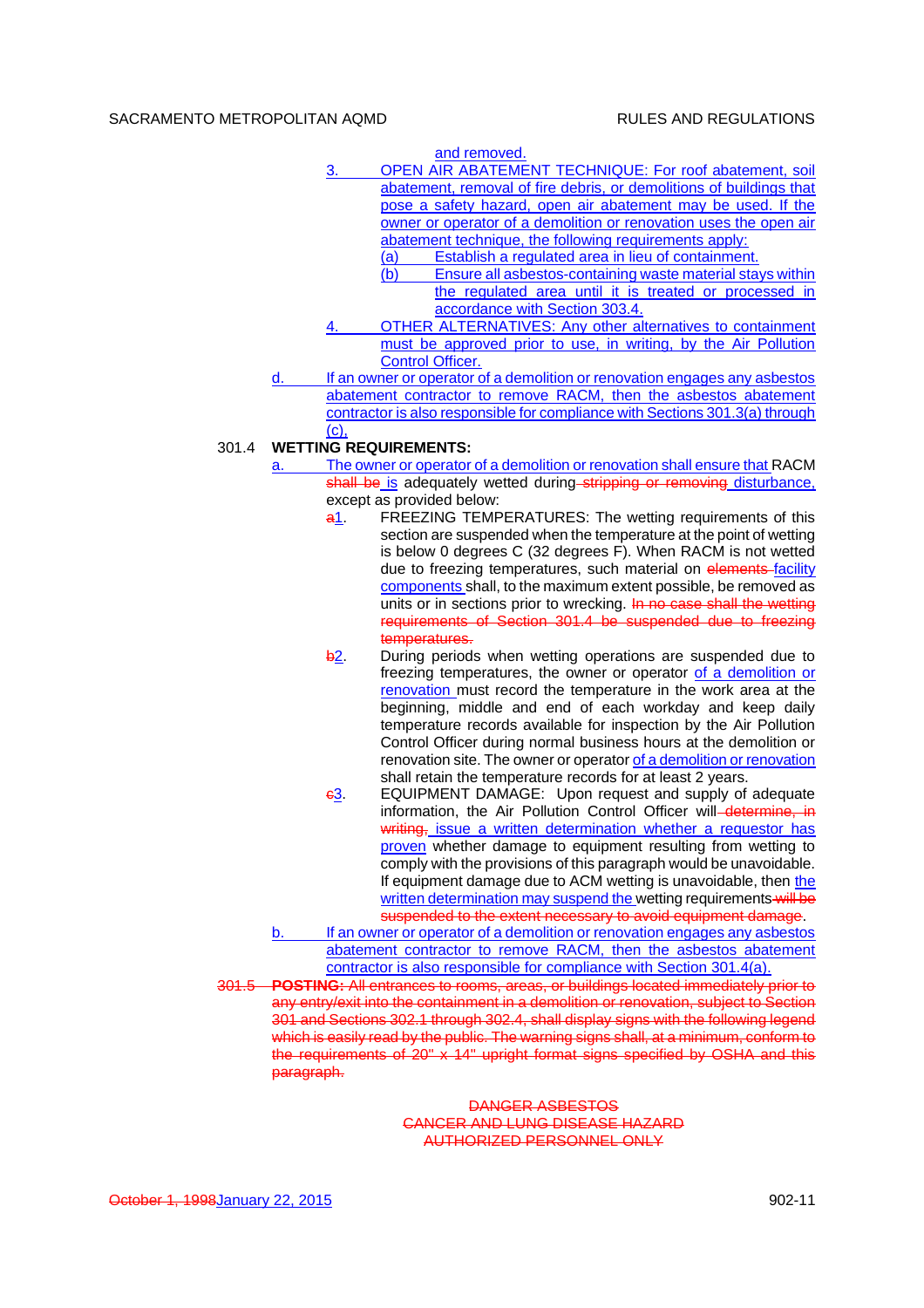- 301.6 **EXCEPTION TO CONTAINMENT—GLOVE BAGS:** The requirement for containment and local exhaust ventilation systems shall not apply when the stripping or removal is accomplished exclusively with a glove bag technique.
- 301.75 **MAINTENANCE OF REMOVED RACM—WASTE HANDLING:** The owner or operator of a demolition or renovation shall ensure that Aall RACM that has been removed or stripped disturbed shall be is:
	- a. Kept adequately wetted at all times, and
	- b. Transported to the ground via dust-tight chutes or leak-tight containers if RACM has been removed or stripped disturbed more than 50 feet above the ground or floor, except material removed as units or in sections, and
	- c. Stored in containers each of which is:
		- 1. Transparent, and
		- 2. Leak-tight, and
		- 3. Labeled with both the name of the waste generator, and the location at which the waste was generated, and the following statement:-

### DANGER

CONTAINS ASBESTOS AVOID OPENING OR BREAKING CONTAINER BREATHING ASBESTOS IS HAZARDOUS TO YOUR HEALTH

Alternatively, warning labels specified by the Occupational Safety and Health Administration may be used.

- d. Stored either:
	- 1. In a secured and locked area until collected for transport to a waste disposal site operated in accordance with the provisions of Section 311 of this rule, or
	- 2. In the case of a roofing project, stored on the roof.
	- If an owner or operator of a demolition or renovation engages any asbestos abatement contractor to remove RACM, then the asbestos abatement contractor is also responsible for compliance with Sections 301.5(a) through (d).

# 301.86 **ON-SITE REPRESENTATIVE:**

- a. The owner or operator of a demolition or renovation shall ensure that Nno RACM shall be is disturbed stripped or removed, unless at least one on-site representative, such as a foreman or management-level person or other authorized representative, certifies that he or she is familiar with has reviewed the provisions of this rule, as it pertains to demolition and renovation, and the means of compliance, and is present during all stripping and removing disturbance of RACM. The on-site representative must complete required training which shall include, at a minimum, include Asbestos Hazard Emergency Response Act (AHERA) contractor/supervisor certification, which that meets the provisions of 40 CFR, Part 763, Subpart E. The on-site representative's training Ccertification documents shall be current, present on at the project site and presented to the Air Pollution Control Officer upon request.
- b. If an owner or operator of a demolition or renovation engages any asbestos abatement contractor or any asbestos consultant to remove RACM or to act as an on-site representative, then those parties are also responsible for compliance with Section 301.6(a).

## 301.97 **EMERGENCY DEMOLITION OR RENOVATION:**

a. The Air Pollution Control Officer may approve an emergency demolition or renovation plan. The owner or operator of a demolition of renovation shall comply with the requirements of Section 402.1(c)(1)(c), and may not initiate work on Aan emergency demolition or renovation shall be until an emergency authorization number is approved by the Air Pollution Control Officer. prior to the initiation of work with Section 402.1(c)(1)(c) and shall apply to only the abatement of the immediate hazard as a result of the sudden, unexpected event that necessitated the renovation.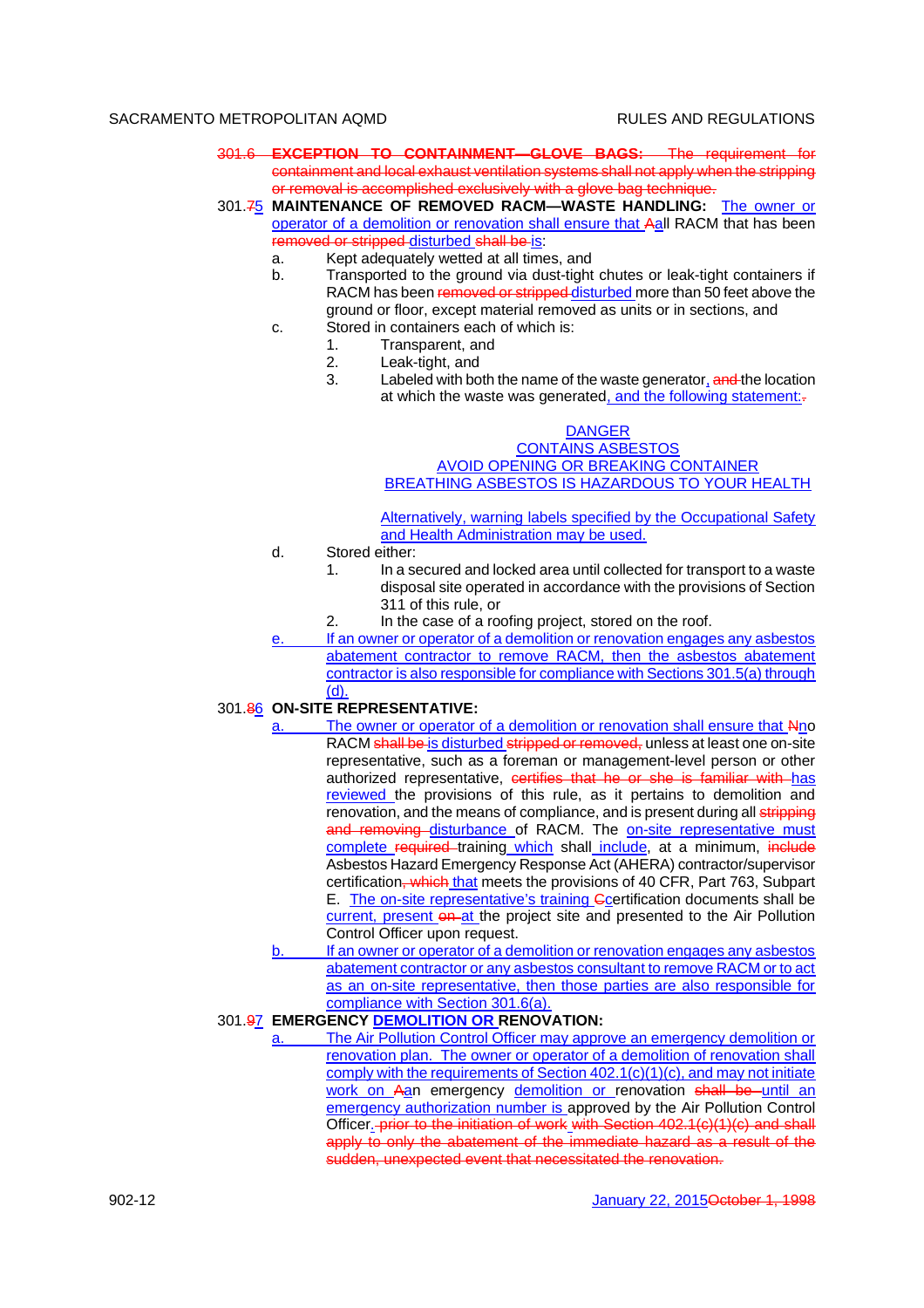- b. If an owner or operator of a demolition or renovation engages any asbestos abatement contractor to remove RACM, then the asbestos abatement contractor is also responsible for compliance with Section 301.7(a).
- 302 **SPECIAL ADDITIONAL REQUIREMENTS FOR DEMOLITIONS:** The owner or operator of a demolition shall meet the following requirements:
	- 302.1 **CEMENTITIOUS CATEGORY II NON-FRIABLE ASBESTOS CONTAINING MATERIALS:** All cementitious Category II nonfriable asbestos-containing materials must be removed prior to demolition.
	- 302.2 **ORDERED DEMOLITIONS:**
		- a. All ordered demolitions must be notified in accordance comply with Section 402.
		- b. Ordered demolitions are not required to remove RACM or cementitious Category II nonfriable asbestos-containing materials prior to the demolition, however, all debris must be kept adequately wetted at all times.
		- c. After demolition, all debris must be surveyed for the presence of RACM<br>d. If any debris resulting from an ordered demolition tests positive for RACI
		- If any debris resulting from an ordered demolition tests positive for RACM. then all the debris from the ordered demolition shall be treated as asbestoscontaining waste material. unless the Non-porous materials and non-porous debris and materials in contact with the debris, such as soil, are that do not contain asbestos and have been decontaminated do not have to be treated as asbestos-containing waste material. All asbestos-containing waste material shall be disposed of in accordance with Section 303.
	- 302.3 **INTENTIONAL BURNING:** If demolition is accomplished by intentional burning, all RACM, including Category I and Category II nonfriable asbestos-containing material, shall be removed in accordance with Sections 301 and 302, before burning.
	- 302.4 **RACM DISCOVERED AFTER DEMOLITION BEGINS:** If RACM is discovered after demolition begins and cannot be safely removed, all of the asbestos-contaminated debris shall be treated as asbestos-containing waste material. If the discovered RACM is isolated then only the isolated RACM shall be treated as asbestoscontaining waste material.
	- 302.5 If an owner or operator of a demolition or renovation engages any asbestos abatement contractor to remove RACM, then the asbestos abatement contractor is also responsible for compliance with Sections 302.1 through 302.4.
- 303 **WASTE DISPOSAL FOR DEMOLITION, RENOVATION, MANUFACTURING, FABRICATING, AND SPRAYING OPERATIONS**: The owner or operator of a demolition or renovation subject to the requirements of Sections 301 or 302 and Tthe owner or operator of any source subject to the provisions of Sections 301, 302, 304, 305, or 306 of this rule shall meet the following standards:

303.1 All asbestos-containing waste material shall be properly disposed of in compliance with this rule within 90 days of the date generated.

- 303.12 There shall be no visible emissions to the outside air, except as provided in Section 312 of this rule, during the collection, processing (including incineration), packaging, transportation, or disposition of any asbestos-containing waste material which is generated by such source;
- 303.23 All asbestos-containing waste material shall be deposited at waste disposal sites which are operated in accordance with the provisions of Section 311, and shall be labeled with the name of the waste generator and the location at which the waste
- was generated.<br>303.34 An owner or ope tor may elect to use aAny of the disposal methods specified under Subsections (a), (b), and (c) $=$  of this Ssection or any alternative disposal method which has received prior written approval by the Air Pollution Control Officer may be used. To obtain approval to use an alternative disposal method, a written request shall be submitted to the Air Pollution Control Officer.
	- a. Treatment of asbestos-containing waste material with water:
		- 1. Control device asbestos waste shall be thoroughly mixed with water into a slurry and other asbestos-containing waste material shall be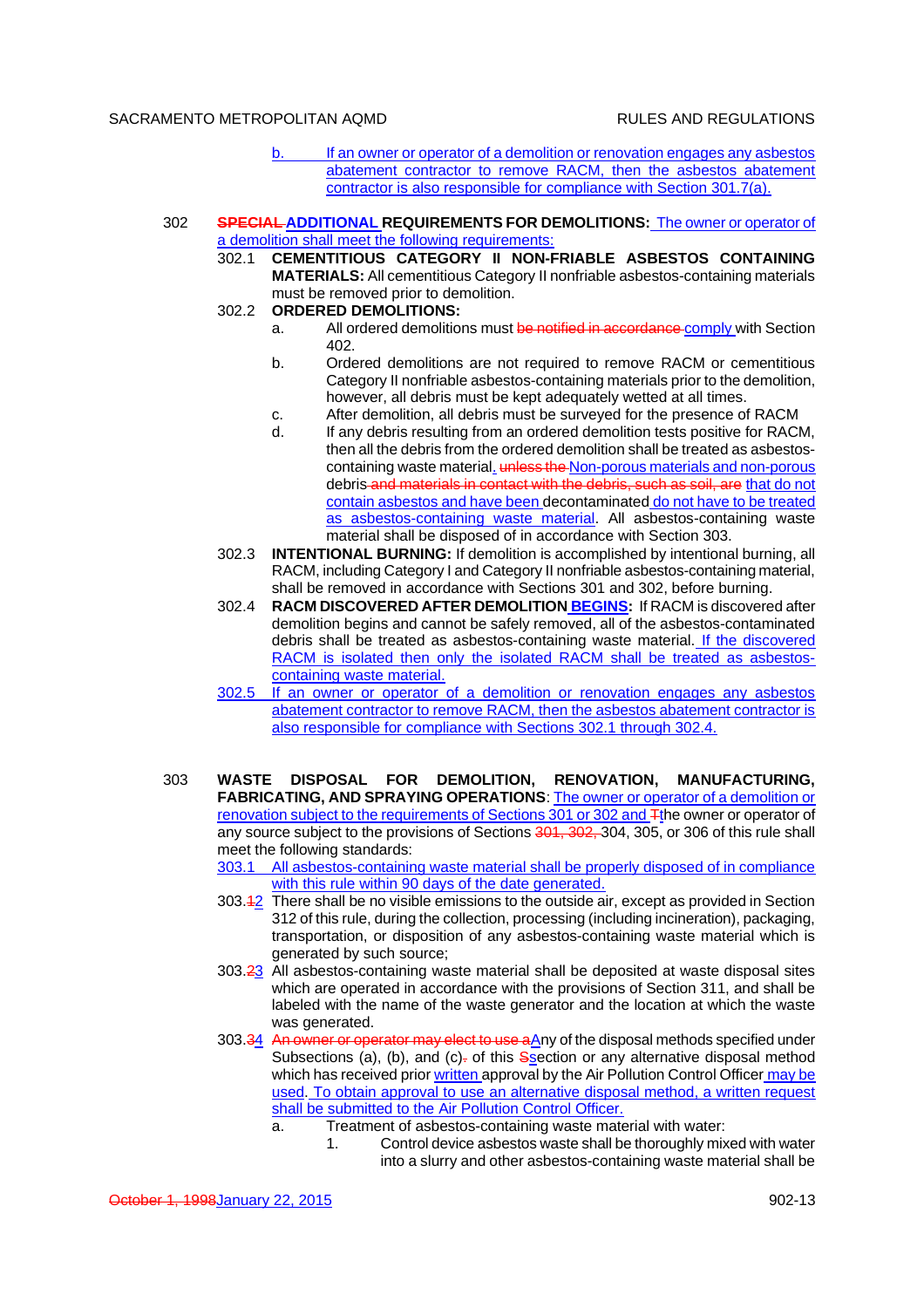adequately wetted, and,

2. After wetting, all asbestos-containing waste material shall be sealed into leak-tight containers while wet, and such containers shall be deposited at waste disposal sites which are operated in accordance with the provisions of Section 311. The containers shall be labeled with a warning label that states:

# DANGER

## CONTAINS ASBESTOS AVOID OPENING OR BREAKING CONTAINER BREATHING ASBESTOS IS HAZARDOUS TO YOUR HEALTH

Alternatively, warning labels specified by the Occupational Safety and Health Administration may be used. All waste shall be labeled with the name of the waste generator and the location at which the waste was generated.

- b. Processing of asbestos-containing waste material into nonfriable forms:
	- 1. All asbestos-containing waste material shall be formed into nonfriable pellets or other shapes. and deposited at waste disposal sites which are operated in accordance with the provisions of Section 311, and shall be labeled with the name of the waste generator and the location at which the waste was generated.
		- 2. For the purposes of Section 303, the term asbestos-containing waste material, as applied to demolition and renovation operations covered by Section 301 of this rule, includes RACM and control device asbestos waste.
- c. Conversion of RACM and asbestos-containing waste material into nonasbestos (asbestos-free) material:
	- 1. Each owner or operator of a conversion operation shall comply with Sections 410 and 501.1 of this rule.
	- 2. The owner or operator must ensure that Discharge no visible emissions are discharged to the outside air from any part of the operation or use methods specified in Section 312 to remove particulate asbestos material before venting to the outside air.
- 303.45 For demolitions where the RACM is not removed prior to demolition, the asbestoscontaining waste material shall be kept adequately wetted at all times after demolition, and during handling and loading. The asbestos containing waste material and shall be sealed in leak-tight containers for transport to a disposal site.
- 303.5 All asbestos-containing waste material shall be properly disposed of in compliance with this rule within 90 days of the date generated.
- 303.6 All containers and vehicles used to transport- or store asbestos-containing waste material, shall be marked, during the loading, unloading, and storage of waste. The signs shall be visible and shall:
	- a. Be displayed in such a manner that a person can easily read the legend;
	- b. Be 20 inch by 14 inch upright format signs specified in 29 CFR 1910.145(d)(4) and this paragraph;
	- c. Display the following legend in a style and size at equal to one inch Sans Serif, Gothic, or Block as specified below. Spacing between any two lines shall be at least equal to the height of the upper of the two lines. The signs shall state:

## **DANGER** ASBESTOS DUST HAZARD CANCER AND LUNG DISEASE HAZARD AUTHORIZED PERSONNEL ONLY

| Leaend | <b>Notation</b>                           |
|--------|-------------------------------------------|
| DANGER | 1" Sans Serif, Gothic, or<br><b>Block</b> |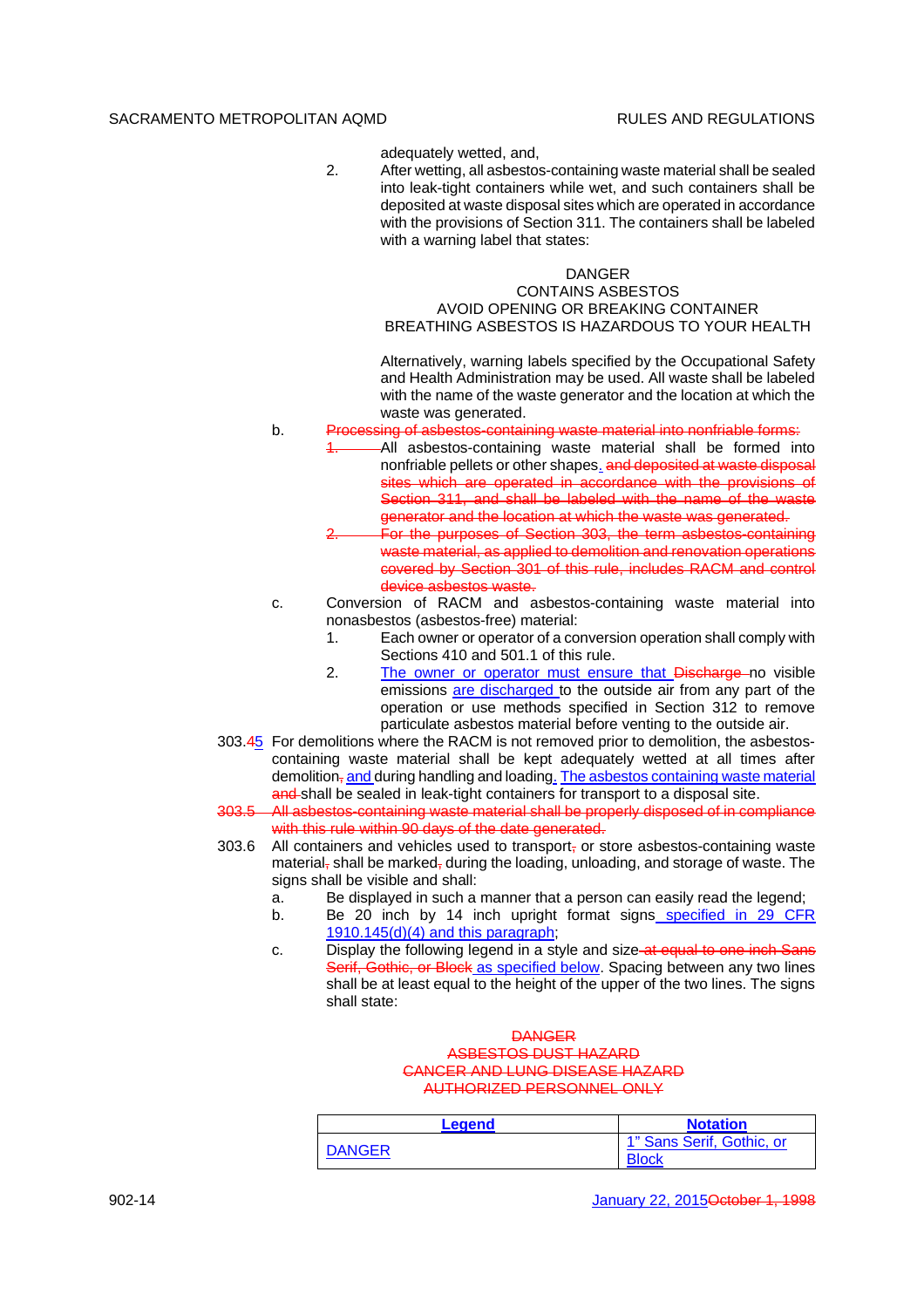| ASBESTOS DUST HAZARD                  | 1" Sans Serif, Gothic, or<br><b>Block</b>   |
|---------------------------------------|---------------------------------------------|
| <b>CANCER AND LUNG DISEASE HAZARD</b> | 3/4" Sans Serif, Gothic, or<br><b>Block</b> |
| <b>AUTHORIZED PERSONNEL ONLY</b>      | 14 Point Gothic                             |

- 303.7 All asbestos-containing waste material transported off the facility site, shall meet all of the following requirements:
	- a. Maintain a waste shipment record, including the following information:
		- 1. The name, address, and telephone number of the waste generator;<br>2. The name and address of the local Air Quality Management District
		- The name and address of the local Air Quality Management District in which the waste was generated;
		- 3. The approximate amount of waste in cubic yards;
		- 4. The name and telephone number of the disposal site operator;
		- 5. The name and physical location of the disposal site;
		- 6. The date transported;
		- 7. The name, address, and telephone number of the transporter(s);
		- 8. A certification that the contents of this consignment are fully and accurately described by proper shipping name and are classified, packed, marked, and labeled, and are in all respects in proper condition for transport by highway;
	- b. Ensure the waste transporter Pprovides a copy of the waste shipment record referenced in Section 303.7(a) to the disposal site owner or operator at the same time the asbestos-containing waste material is delivered to the disposal site.
	- c. Contact the transporter and/or the owner or operator of the disposal site to determine the status of the waste shipment, if the waste shipment record referenced in Section 303.7(a), signed by the owner or operator of the designated disposal site, is not received by the waste generator within 35 days of the date the waste was accepted by the initial transporter.
	- d. Provide a written report to the Air Pollution Control Officer if a copy of the waste shipment record referenced in Section 303.7(a), signed by the owner or operator of the disposal site, is not received by the waste generator within 45 days of the date the waste was accepted by the initial transporter. The following information shall be included:
		- 1. A copy of the waste shipment record referenced in Section 303.7(a) for which a confirmation of delivery was not received; and
		- 2. A letter signed by the waste generator explaining the efforts taken to locate the asbestos waste shipment and the results of those efforts;
	- e. Retain a copy of all waste shipment records including a copy of the waste shipment record, referenced in Section 303.7(a), signed by the owner or operator of the designated waste disposal site, for at least 2 years and provide a copy to the Air Pollution Control Officer upon request.
- 303.8 If an owner or operator of a demolition or renovation subject to the requirements of Section 301 or 302 engages any asbestos abatement contractor to remove or dispose of RACM, then the asbestos abatement contractor is also responsible for compliance with Sections 303.1 through 303.7.
- 304 **MANUFACTURING:** No person shall discharge visible emissions to the outside air through an exhaust stack, or from operations manufacturing the following materials using commercial asbestos, or from any building or structure in which they are conducted the following materials are manufactured or directly from the manufacture of these materials if they are manufactured outside of buildings or structures or from any other fugitive sources. This provision shall not apply  $\frac{1}{2}$  air cleaning pursuant to Section 312 is used to clean emissions from these operations containing particulate asbestos material before they escape to, or vented to, the outside air.

304.1 Cloth, cord, wicks, tubing tape, twine, rope, thread, yarn, roving, lap or other textile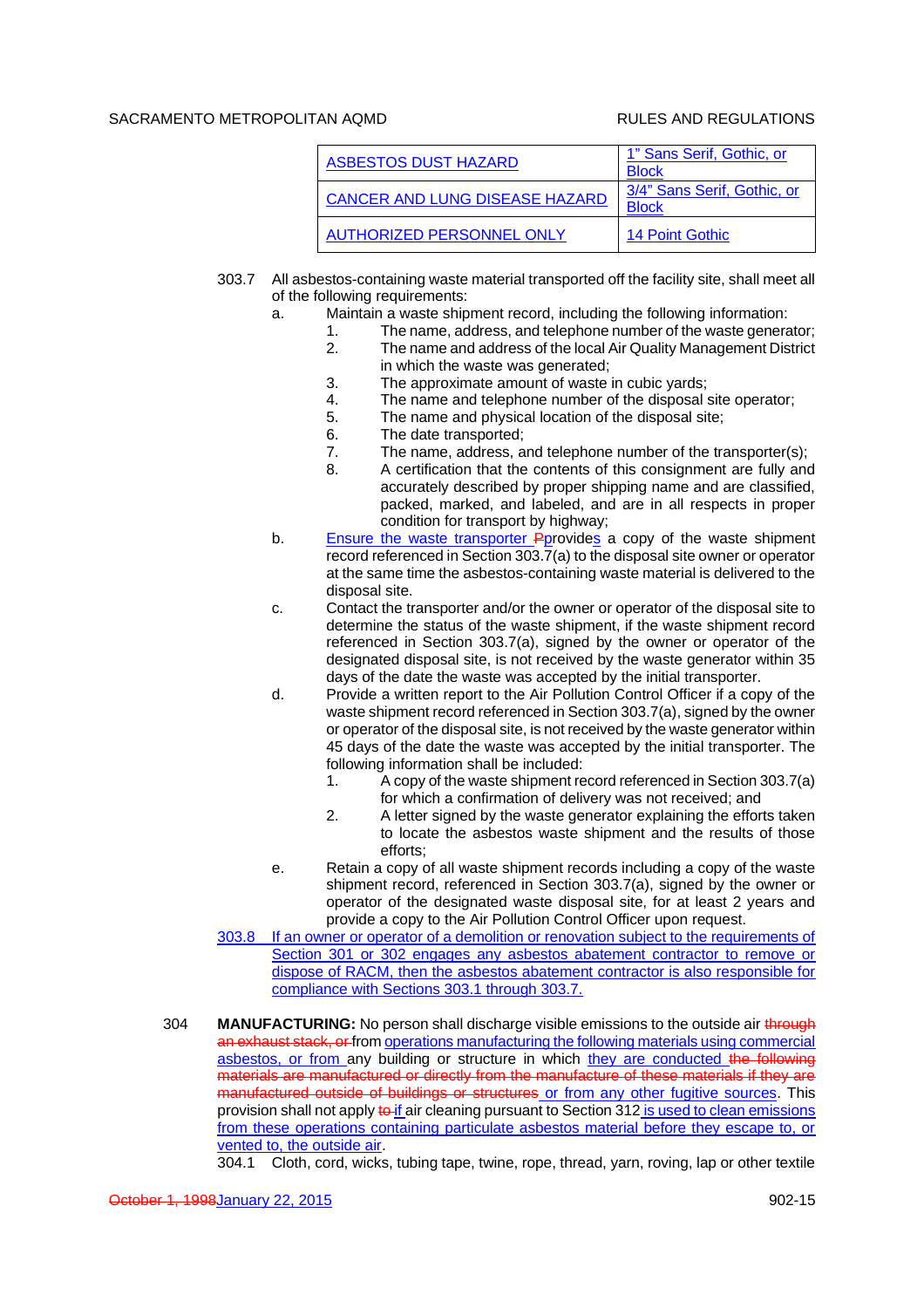materials.

- 304.2 Cement products.
- 304.3 Fireproofing and insulating materials.
- 304.4 Friction products.
- 304.5 Paper, millboard, and felt.
- 304.6 Floor tile.
- 304.7 Paints, coatings, caulks, adhesives and sealants.
- 304.8 Plastics and rubber materials.
- 304.9 Chlorine<sub>r</sub>, utilizing asbestos diaphragm technology.
- 304.10 Shotgun shells. wads.
- 304.11 Asphalt concrete.
- 304.12 Rocket motors, engines and components.
- 305 **FABRICATING:** No person shall discharge visible emissions to the outside air from operations fabricating the following materials using commercial asbestos, or from any building or structure in which they are conducted or from any other fugitive source. This provision shall not apply if air cleaning pursuant to Section 312 is used to clean emissions from these operations containing particulate asbestos material before they escape to, or are vented to, the outside air. There shall be no visible emissions to the outside air, except as provided in Section 312 from any of the following operations if they use commercial asbestos or from any building or structure in which such operations are conducted.
	- 305.1 The fabrication of cCement building products.
	- 305.2 The fabrication of fFriction products, except those operations that primarily install asbestos friction materials on motor vehicles.
	- 305.3 The fabrication of cCement or silicate board for ventilation hoods, ovens, electrical panels, laboratory furniture, bulkheads, partitions and ceilings for marine construction, and flow control devices for the molten metal industry.

# 306 **SPRAYING:**

- 306.1 Except as provided in Section 306.3 or 312. There shall be no visible emissions to the outside air from the spray-on application of asbestos-containing materials used to insulate or fireproof equipment and machinery., except as provided in Section 312.
- 306.2 Except as provided in Section 306.3, Sspray-on materials used to insulate or fireproof buildings, structures, pipes, and conduits shall may not contain less than 1 percent or more of asbestos as determined according to the method specified in Section 501.2
- 306.3 The requirements of Sections 306.1 and 306.2 shall not apply to the spray-on application of materials where the asbestos fibers in the materials are encapsulated with a bituminous or resinous binder during spraying and the materials are not friable after drying.
- 307 **INSULATING:** No owner or operator of a facility may install or reinstall on a facility component Mmolded insulating materials which that are friable and wet-applied insulating materials which that are friable after drying, and which are installed or reinstalled after May 31, 1989, shall that contain no commercial asbestos. The provisions of this paragraph do not apply to insulating materials which that are spray applied. Such materials are regulated under Section 306.
- 308 **ROADWAYS:** The surfacing of roadways with asbestos-containing waste material is prohibited except for temporary roadways on an area of asbestos ore deposits. The deposition of asbestos tailings on roadways covered with snow or ice is considered "surfacing".
- 309 **ASBESTOS MILLS:** No person shall discharge visible emissions to the outside air from any asbestos mill except when air-cleaning is elected as provided in-unless the asbestos mill complies with Section 312.
- 310 **WASTE DISPOSAL FOR ASBESTOS MILLS:** The owner or operator of any source covered under the provisions of Section 309 of this rule shall meet the following standards.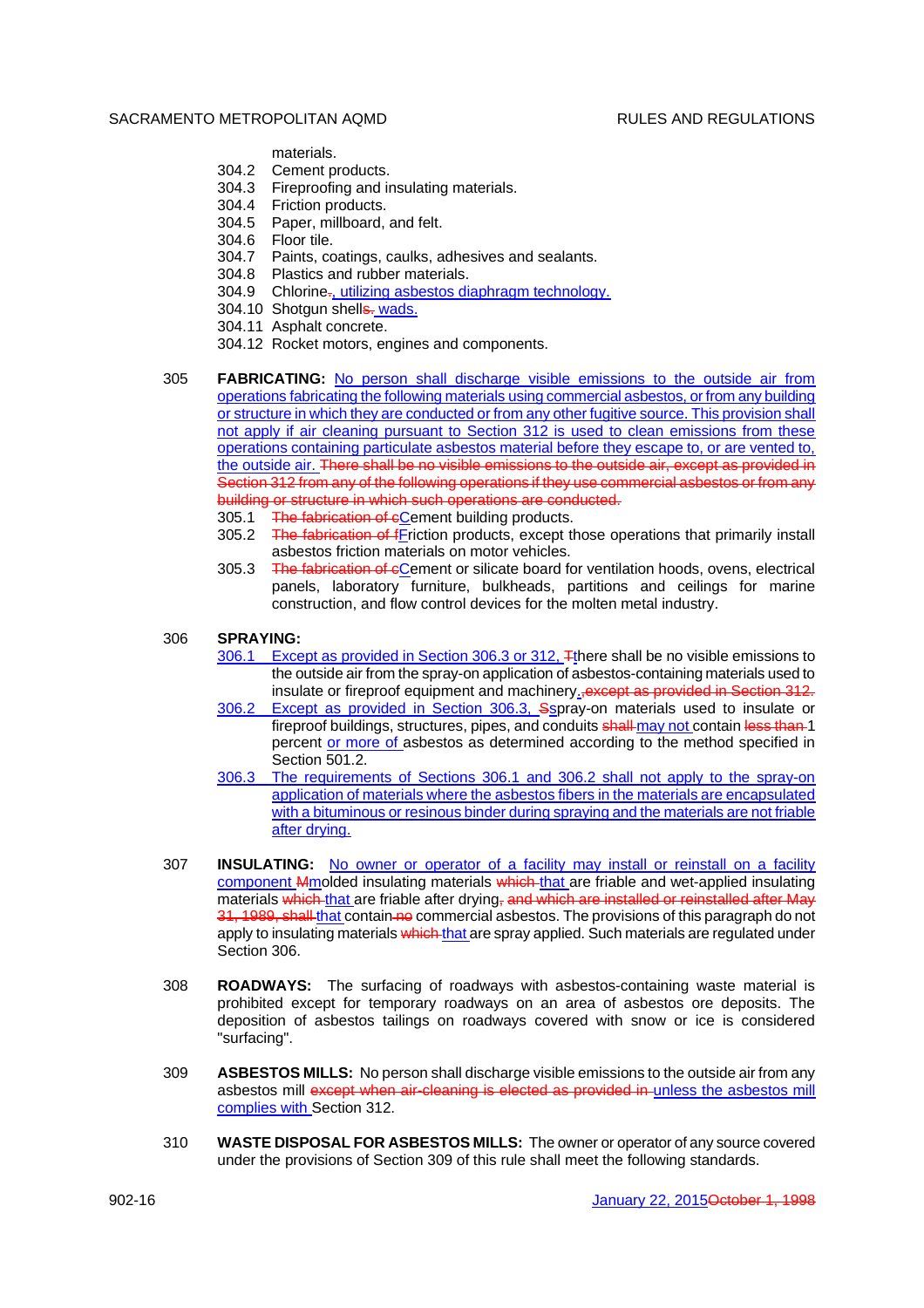- 310.1 All asbestos-containing waste material shall be deposited at a waste disposal site operated in accordance with the provisions of Section 311.
- 310.2 There shall be no visible emissions discharged to the outside air from the transfer of control device asbestos waste to the tailings conveyor, unless air cleaning pursuant to Section 312 is used to clean emissions containing particulate asbestos material before they escape to, or are vented to, the outside air. Such waste shall be subsequently processed either as specified in Section 310.4(a) or as specified in Section 303.4 of this rule.
- 310.43 There shall be no visible emissions discharged to the outside air, except as provided in Section 310.34 of this rule, during the collection, processing, packaging, or on-site transporting or disposition of any asbestos-containing waste material. which is generated by such source;
- 310.2 All asbestos-containing waste material shall be deposited at waste disposal sites which are operated in accordance with the provisions of Section 311; and
- 310.34 Rather than meet the requirements of Section 310.13 of this rule, an owner or operator may elect to use one of the disposal methods specified in Subsections (a) or (b) meet the following requirements specified in Subsections (a), (b) and (c):
	- There shall be no visible emissions to the outside air from transfer of control device asbestos waste to the tailings conveyor, except as provided in Section 312. Such waste shall be subsequently processed either as specified in Section 310.3(b) or as specified in Section 303.3 of this rule. ba. Use a wetting agent as follows:
		- All asbestos-containing waste material shall be adequately mixed, with a wetting agent recommended by the manufacturer of the agent to effectively wet dust and tailings, prior to disposition before depositing the material at a waste disposal site. Such agent shall be used as recommended for the particular dust by the manufacturer of the agent.
			- There shall be no discharge of visible emissions to the outside air from the wetting operation unless air cleaning pursuant to Section 312 is used to clean emissions containing particulate asbestos material before they escape to, or are vented to, the outside air except as specified in Section 312.
			- 3. Wetting may be suspended when the ambient temperature at the waste disposal site is less than  $\theta$  degrees-9.5 °C (32 degrees15  $\text{eF}$ ). The ambient air temperature shall be as determined by an appropriate measurement method with an accuracy of plus, minus 1 <sup>o</sup>-C (plus, minus 2<sup>o</sup>F). During periods when wetting operations are suspended, the temperature must be and recorded at least at hourly intervals, and records must be retained for at least 2 years in a form suitable for inspection. during the period that the operation of the wetting system is suspended. Records of such temperature measurements shall be retained at the source for a minimum of two years and made available for inspection by the Air Pollution Control Officer.
	- cb. Use an alternative emission control and waste treatment method that has received prior written approval of the Air Pollution Control Officer. To obtain approval for an alternative method, Aa written application shall be submitted to the Air Pollution Control Officer demonstrating that the following requirements have been criteria are met:
		- 1. The alternative method will control asbestos emissions shall be controlled by the alternative method in a manner equivalent to currently required methods; and
		- The alternative method will not violate other applicable rules, regulations or laws; and
		- 23. The alternative method shall be is suitable for the intended application; and
		- 3. The alternative method shall not violate other applicable rules, regulations or laws;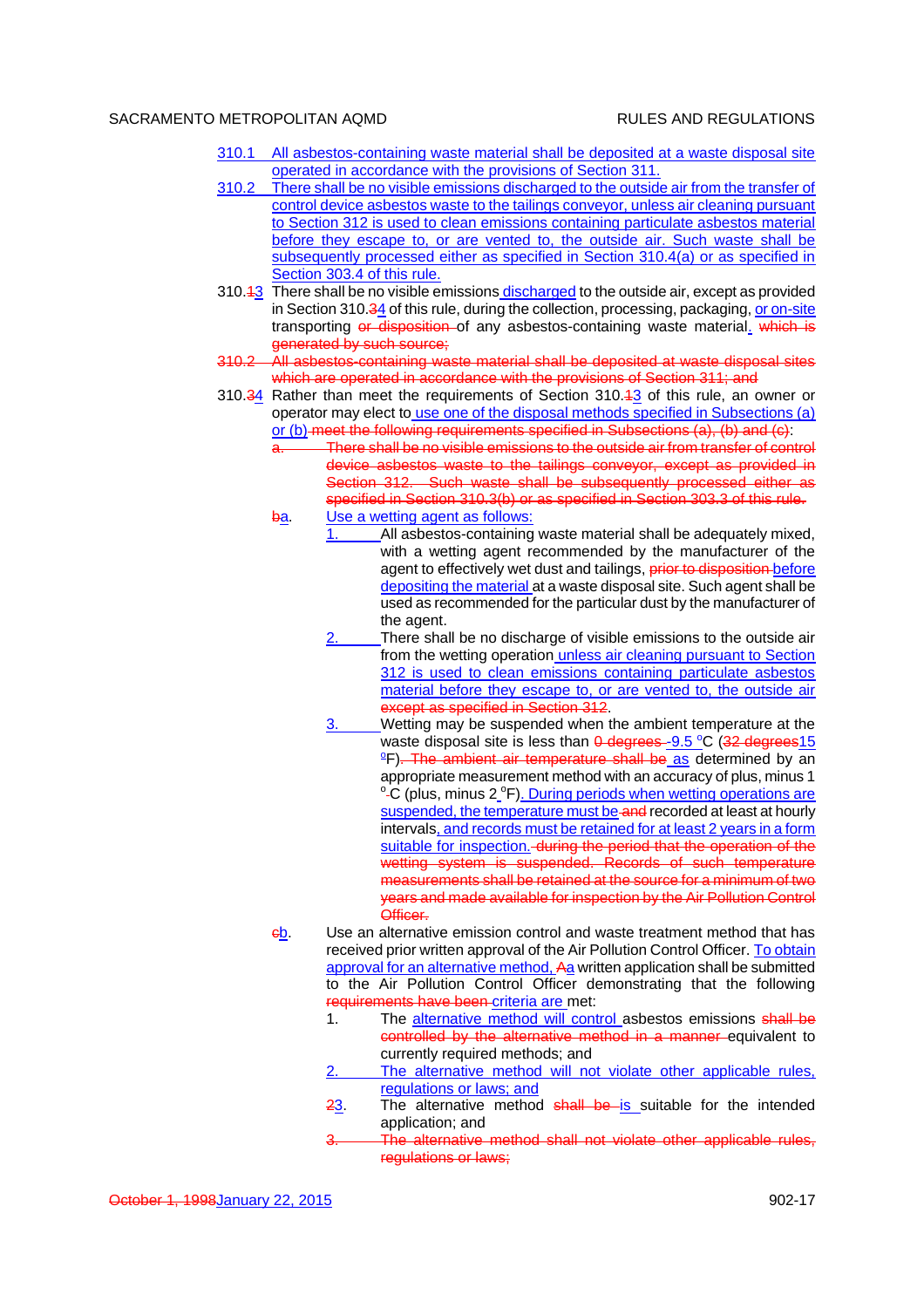- 4. The alternative method will not result in increased water pollution, land pollution, or occupational hazards.
- 310.45 When waste is transported by vehicle to a disposal site, all the requirements set forth in Section 303.6 shall be met.
- 310.56 For off-site disposal, all the requirements set forth in Section 303.7 shall be met.
- 311 **WASTE DISPOSAL SITES:** The owner of any inactive waste disposal site, which was operated by sources covered under Sections 303 or 310, and where asbestos-containing waste material produced by such sources was deposited, or an owner of an active waste disposal site which accepted waste from sources covered under Sections 301, 302, 304, 305, 306, or 309 shall meet the following standards. To obtain approval to use an alternative control method, a written request shall be submitted to the Air Pollution Control Officer.:
	- 311.1 There shall be no visible emissions to the outside air from any waste disposal site subject to this paragraph, except as provided in Section 311.5 or Section 311.6 of this rule;
	- 311.2 Warning signs shall be displayed at all entrances, and along the property line of the site or along the perimeter of the sections of the site where asbestos-containing waste material was deposited, at intervals of 330 feet or less, except as specified in Section 311.4 of this rule. Warning signs must meet the following requirements.
		- a. Signs shall be posted in such a manner and location that a person may easily read the legend.
		- b. The warning signs required by this paragraph shall cConform to the requirements of 20" x 14" upright format signs specified by **OSHA**-29 CFR  $1910.145(d)(4)$  and this paragraph.
		- The signs shall dDisplay the following legend in the lower panel, with letter sizes and styles of a visibility at least equal to those specified below.
		- $\frac{d}{dx}$  Spacing between  $\frac{any \, two \, lines}$  shall be at least equal to the height of the upper of the two lines.

### ASBESTOS WASTE DISPOSAL SITE DO NOT CREATE DUST BREATHING ASBESTOS IS HAZARDOUS TO YOUR HEALTH

**Notation** 1" Sans Serif, Gothic or Block 3/4" Sans Serif, Gothic or Block 14 Point Gothic

| Legend                                                          | <b>Notation</b>                             |
|-----------------------------------------------------------------|---------------------------------------------|
| ASBESTOS WASTE DISPOSAL SITE                                    | 1" Sans Serif, Gothic, or Block             |
| DO NOT CREATE DUST                                              | 3/4" Sans Serif, Gothic, or<br><b>Block</b> |
| <b>BREATHING ASBESTOS IS</b><br><b>HAZARDOUS TO YOUR HEALTH</b> | 14 Point Gothic                             |

- 311.3 The perimeter of the site shall be fenced in a manner adequate to deter access by the general public, except as specified in Section 311.4 of this rule.
- 311.4 Warning signs and fencing are not required where the requirements of Sections 311.5(a) or 311.5(b) of this rule are met, or where a natural barrier adequately deters access by the general public. Upon request and supply of appropriate information, the Air Pollution Control Officer will determine whether a fence or a natural barrier adequately deters access to the general public.
- 311.5 Rather than meet the requirement of Section 311.1 an owner or operator of an inactive waste disposal site where asbestos-containing waste material has been deposited, may elect to meet the requirements of this paragraph, or may use an alternative control method for emissions from inactive waste disposal sites which has received prior written approval by the Air Pollution Control Officer.
	- a. The asbestos-containing waste material shall be covered with at least six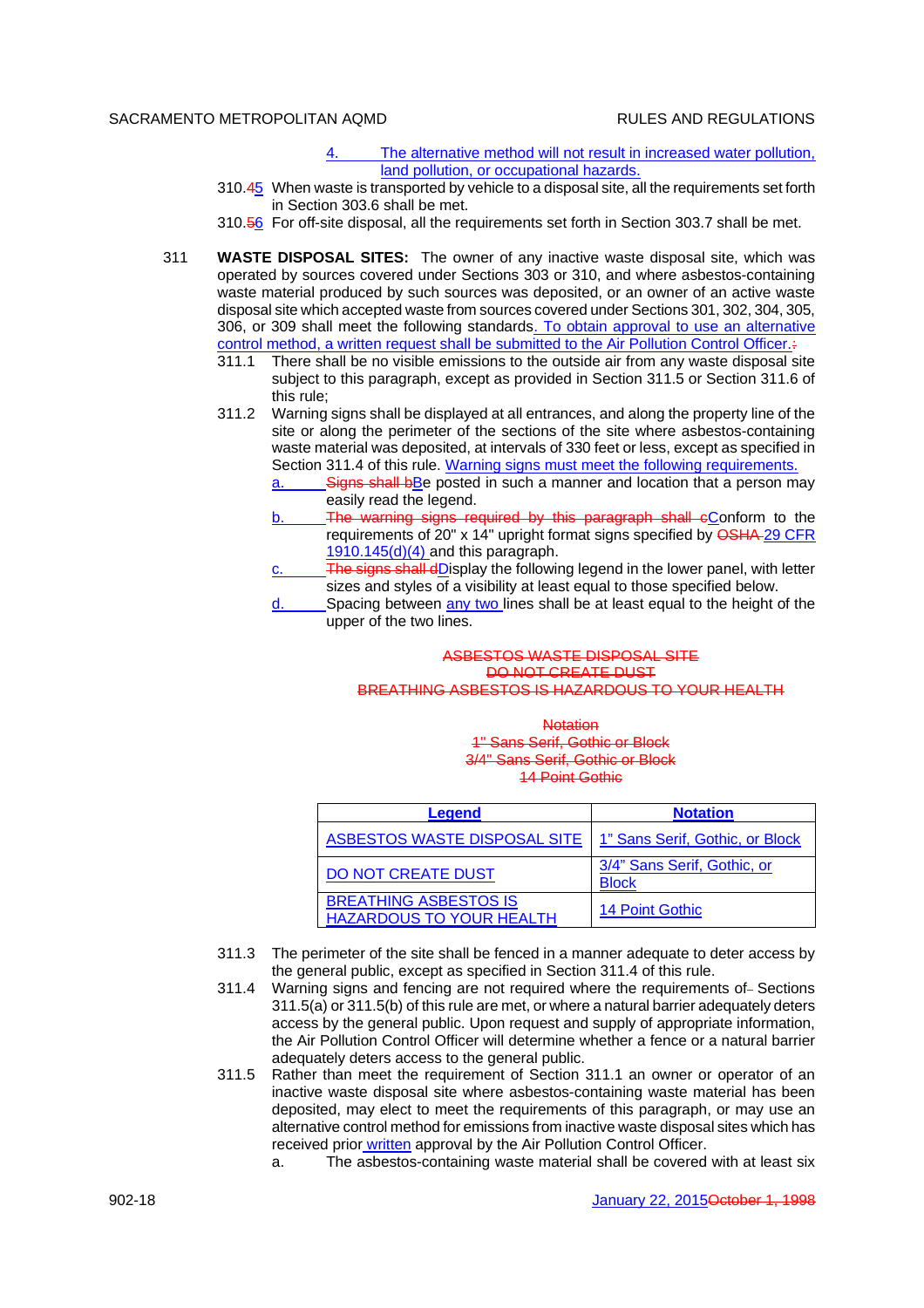inches of compacted nonasbestos-containing material, and a cover of vegetation shall be grown and maintained on the area adequate to prevent exposure of the asbestos-containing waste material. In desert areas where vegetation would be difficult to maintain, at least three inches of well-graded, nonasbestos crushed rock may be placed on top of the final cover instead of vegetation and maintained to prevent emissions; or

- b. The asbestos-containing waste material shall be covered with at least two feet of compacted nonasbestos-containing material and maintained to prevent exposure of the asbestos-containing waste; or
- c. For inactive waste disposal sites for asbestos tailings, a resinous or petroleum-based dust suppression agent which affectively binds dust to control surface air emissions may be used. and controls wind erosion shall be applied. Such agent shall be used The agent must be used in the manner and frequency as recommended for the particular asbestos tailings by the dust suppression agent manufacturer to achieve and maintain dust control. Other equally effective dust suppression agents may be used upon prior written approval by the Air Pollution Control Officer. For purposes of this paragraph, any used, spent, or other waste crankcase oil is not considered a dust suppression agent.
- 311.6 Rather than meet the requirement of Section 311.1 of this rule, an owner or operator of an active waste disposal site may elect to meet the requirements of Sections 311.6(a) or 311.6(b) of this rule, or may use an alternative control method for emissions from active waste disposal sites which has received prior written approval by the Air Pollution Control Officer.
	- -At the end of each operating day, or at least once every 24-hour period while the site is in continuous operation, the asbestos-containing waste material which was deposited at the site during the operating day or previous 24-hour period shall be covered with:
	- at least six inches of compacted nonasbestos-containing material; or-
	- At the end of each operating day, or at least once every 24-hour period while the disposal site is in continuous operation, the asbestos-containing waste material which was deposited at the site during the operating day of the previous 24-hour period shall be covered with
	- a resinous or petroleum-based dust suppression agent which effectively binds dust and controls wind erosion. Such an agent shall be used as in the manner and frequency recommended for the particular dust by the dust suppression agent manufacturer to achieve and maintain dust control. Other equally effective dust suppression agents may be used upon prior written approval by the Air Pollution Control Officer. For purposes of this section, any used, spent, or other waste crankcase oil is not considered a dust suppression agent.

### 312 **EXCEPTIONS TO THE VISIBLE EMISSION REQUIREMENTS:**

- 312.1 Rather than meet the no visible emission requirements as specified by Sections 303, 304, 305, 306, 309 or 310, an Instead of meeting the visible emission requirement, the owner or operator of a demolition or renovation or of any other facility subject to the visible emission requirements of Sections 303, 304, 305, 306, 309, or 310 may elect to use air cleaning to clean emissions containing particulate asbestos material before such emissions escape to, or are vented to, the outside air. To obtain approval to use an alternative control method specified in Sections 312.1(b) and 312.1(d), a written request shall be submitted to the Air Pollution Control Officer. If air cleaning is elected, the following requirements shall apply:
	- a. Fabric filter collection devices shall be used, except as noted in Subsections 312.1(b), 312.1(c), or 312.1(d).
		- Such devices shall be operated at a pressure drop of no more than four inches water gage, as measured across the filter fabric.
		- 2. The airflow permeability, as determined by ASTM method D737-69 the test method referenced in Section 501.4, must not exceed 30ft<sup>3</sup>/min/ft<sup>2</sup> for woven fabrics or 35 ft<sup>3</sup>/min/ft<sup>2</sup> for felted fabrics,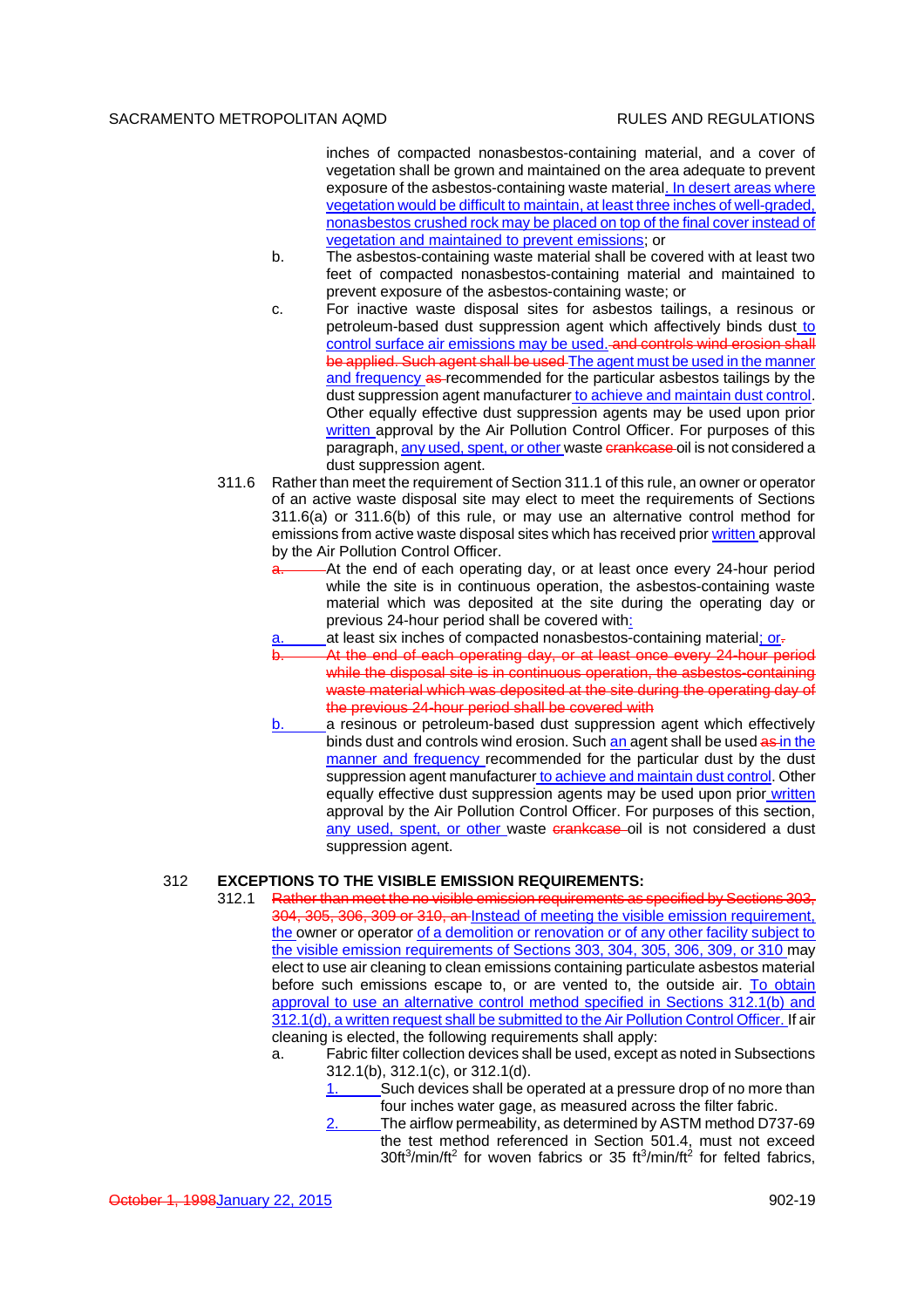except that 40 ft<sup>3</sup>/min/ft<sup>2</sup> for woven and 45 ft<sup>3</sup>/min/ft<sup>2</sup> for felted fabrics is allowed for filtering air from asbestos ore dryers.

- 3. Each square yard of felted fabric must weigh at least 14 ounces and be at least one-sixteenth inch thick throughout.
- 4. Synthetic fabrics must not contain fill yarn other than that which is spun.
- b. If the use of fabric filters creates a fire or explosion hazard, the Air Pollution Control Officer may authorize the issue a prior written approval to use of wet collectors designed to operate with a unit contacting energy of at least 40 inches water gage pressure.
- c. A HEPA filtration system may be used in place of a fabric filter collection device. If a new HEPA filter is used, it shall be certified, by the manufacturer to be at least 99.97% efficient for 0.3 micron particles.
- d. The Air Pollution Control Officer may authorize the issue a prior written approval to use of filtering equipment other than that described in Section 312.1, if the owner or operator of a demolition or renovation or of any other facility regulated by this rule demonstrates to the satisfaction of the Air Pollution Control Officer that the filtering of particulate asbestos material is equivalent to that of the described equipment.
- e. All air-cleaning equipment authorized by this rule shall be properly installed, used, operated, and maintained. Bypass devices may be used only during upset or emergency conditions and then only for so long as it takes to shut down the operation generating the particulate asbestos material.
- 312.2 If an owner or operator of a demolition or renovation engages any asbestos abatement contractor to remove or dispose of RACM, then the asbestos abatement contractor is also responsible for compliance with Section 312.1.
- 313 **ASBESTOS CONSULTANT:** Any asbestos consultant who is engaged to provide guidance on any requirements of Sections 301, 302, 303, and 312, or to supervise or direct activities subject to the requirements of those sections, shall comply with the requirements of Sections 301, 302, 303, and 312.
- 314 **RESPONSIBLE PARTIES:** Where more than one party is responsible for compliance, compliance by one party satisfies the requirement for all parties.

# 400 **ADMINISTRATIVE REQUIREMENTS**

- 401 **RENOVATIONS AND DEMOLITIONS—SURVEYS:** The owner or operator of a renovation or demolition or renovation shall comply with the following procedures:
	- 401.1 Except<del> for ordered demolitions, as provided in Section 401.2,</del> prior to commencement of any demolition or renovation: the owner or operator shall thoroughly survey
		- tThe affected facility or portion thereof shall be thoroughly surveyed-; and b. For spray or trowel applied surfacing materials such as fireproofing, acoustical ceiling texture, plaster, wall texture, and stucco, the affected facility or portion thereof shall be thoroughly surveyed. The surveyor must, at a minimum, collect the number of samples specified in Table 3 for each homogeneous material.

| <b>Table 3</b>                                                |                                                      |  |  |
|---------------------------------------------------------------|------------------------------------------------------|--|--|
| Size of the sampling area<br>in square feet                   | <b>Minimum number of</b><br>samples to be collected* |  |  |
| Less than 1,000                                               |                                                      |  |  |
| Between 1,000 and 5,000                                       |                                                      |  |  |
| Greater than 5,000                                            |                                                      |  |  |
| * More than 3, 5, or 7 samples may be necessary to adequately |                                                      |  |  |
| test for the presence of asbestos.                            |                                                      |  |  |

| . . | ٠<br>۰ | .<br>۰ | ., |  |
|-----|--------|--------|----|--|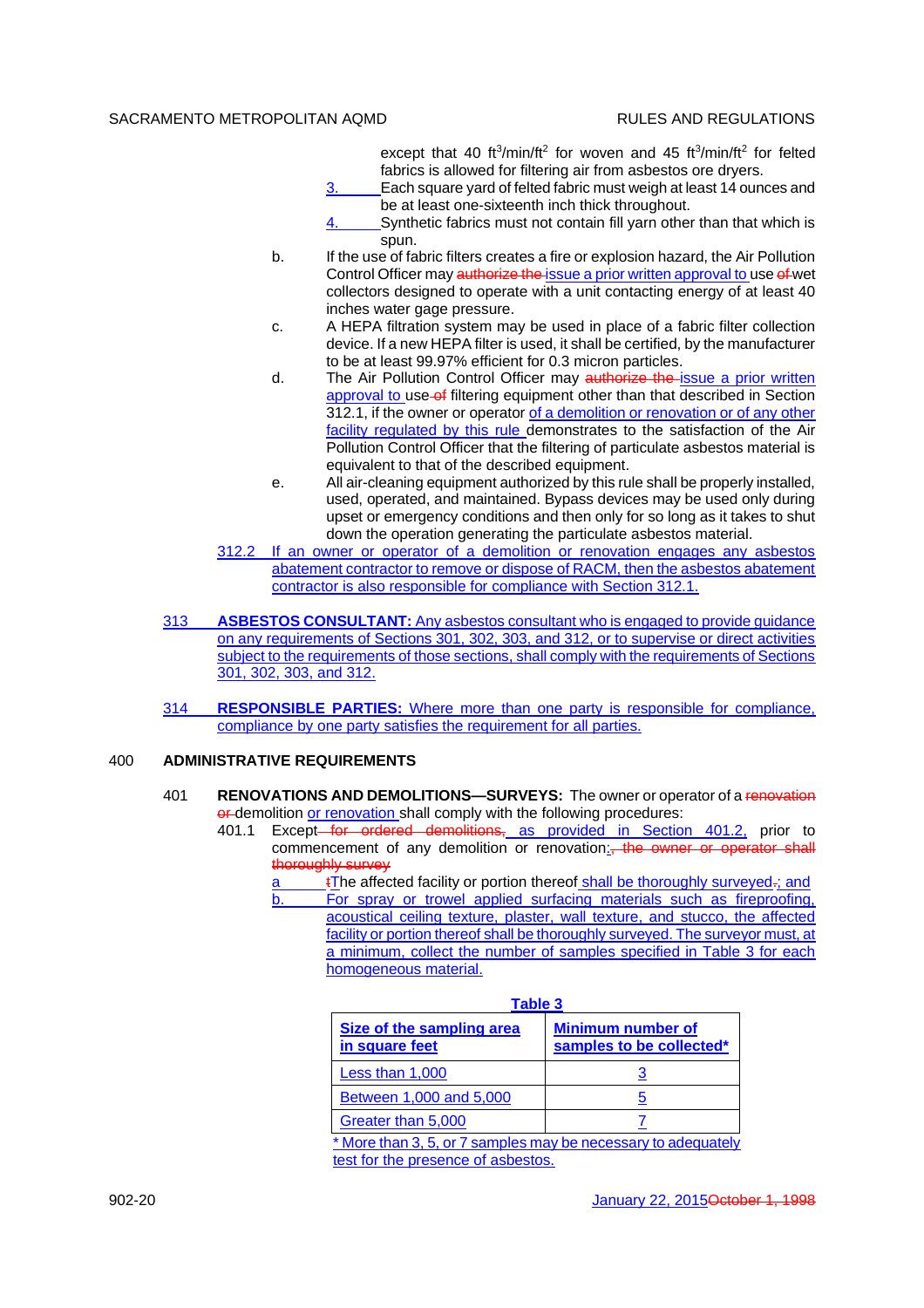- 401.2 When a facility is demolished under an ordered demolition, the survey must may be done after demolition but prior to handling, loading, or removal of any demolition debris, unless the survey already has been completed.
- 401.3 a. The survey shall be performed by a person who has taken an EPA approved Building Inspector course and conforms to the the surveyor must comply with the procedures outlined in the course except when otherwise specified in this rule.
	- b. When a building an owner or operator of a demolition or renovation engages the services of a person to perform asbestos consulting or site surveillance activities, the building owner or operator of a demolition or renovation may engage only a person shall contract with a person-who is certified by the Division of Occupational Safety and Health pursuant to regulations required by subdivision (b) of Section 9021.5 of the Labor Code. The survey may be performed by a certified Site Surveillance Technician (SST) under the supervision of a licensed certified asbestos consultant.
- 401.4 A survey shall include all of the following:
	- a. A visual inspection of a facility or a portion thereof for suspect materials, and b. Sampling and laboratory analysis of any suspect materials found for the presence of asbestos. The laboratory analysis must use the test methods
	- specified in Section 501.2.
	- c. A written report that includes:
		- 1. A description of the area(s) visually inspected, and
		- 2. A detailed description of any suspect material sampled, and
		- 3. The results of any laboratory analysis of suspect materials, and 4. The method of analysis
		- 4. The method of analysis<br>5. The total amount of: I
		- The total amount of: RACM, Category I Nonfriable Asbestos-Containing Materials, and Category II Nonfriable Asbestos-Containing Materials, and
		- 6. The name and signature of the person conducting the survey. If the survey is required to be done by a Cal-OSHA licensed consultant pursuant to Section 401.3, the consultant's Cal-OSHA certification number must also be included.
- 401.5 A copy of the survey report shall be provided upon request for review by the Air Pollution Control Officer.
- 401.6 If an owner or operator of a demolition or renovation engages any asbestos consultant to perform the survey, then the asbestos consultant is also responsible for compliance with Sections 401.1 through 401.5.

### 402 **REPORTING: RENOVATIONS AND DEMOLITIONS—INITIAL NOTIFICATION:**

- 402.1 Except as provided in Section 403, the owner or operator of a demolition or renovation any source regulated by this rule shall meet the following requirements:
	- a. Provide the Air Pollution Control Officer with a separate and individual written plan of intention to renovate or demolish for:
		- 1. Each separate containment; or<br>2. Each area where a separate c
		- Each area where a separate containment would be required but such containment will not be installed because installation is not feasible. This includes, but is not limited to, roofing projects; or
		- 3. Each building or structure where demolition activities will take place, even if the amount of RACM at the facility is less than the thresholds listed in Section 111.1, Table 2-;
		- 260 lineal feet on pipes, or
		- 160 square feet on other facility components, or
		- 35 cubic feet off facility components where the length or area could not be measured previously; or
		- 4. All facility components in which the glove bag or wrap and chop/cut technique is used Each glove bag project; or
		- 5. Each building or structure to be demolished under order of a government agency; or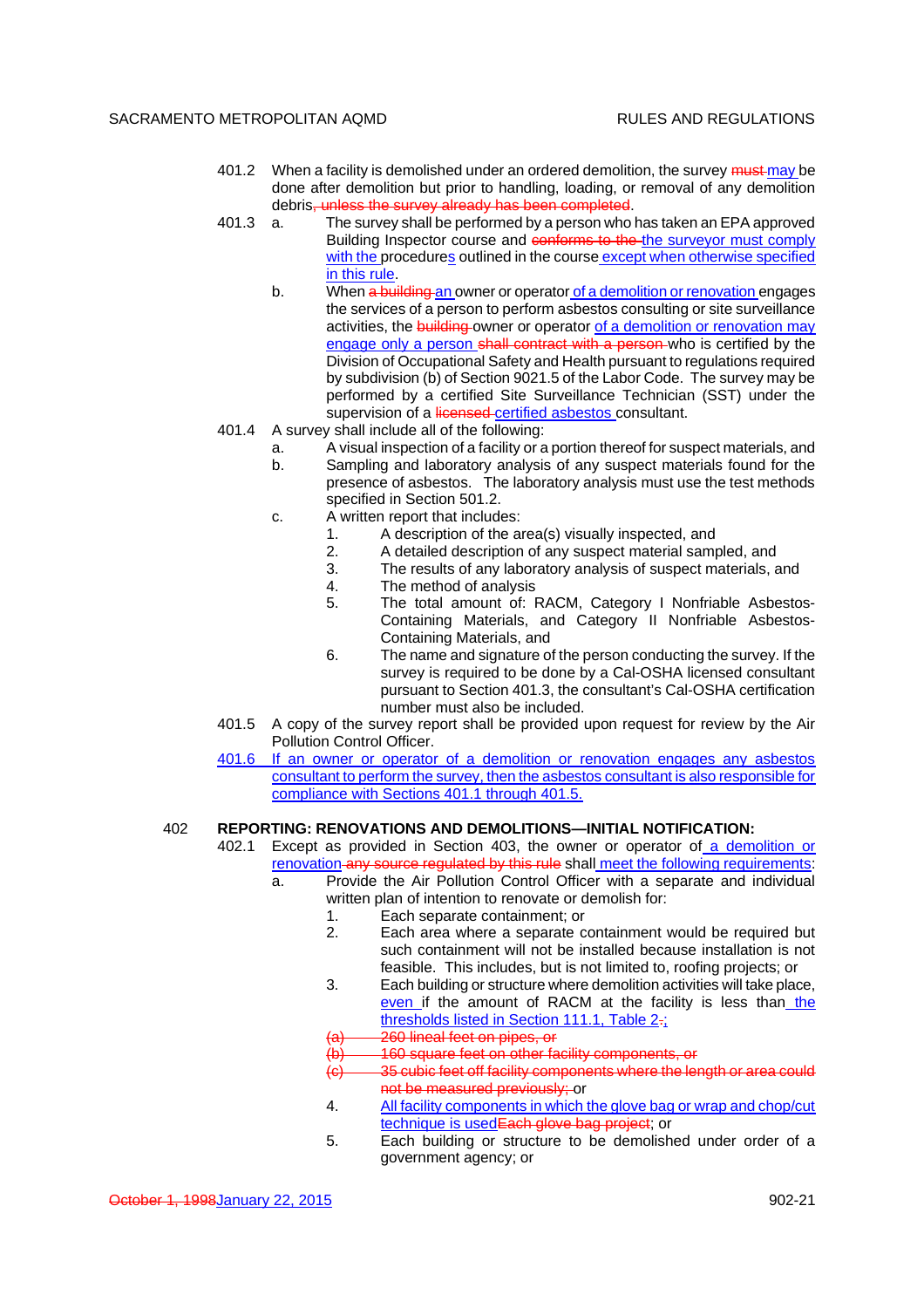- 6. All buildings or structures at a facility that are to be demolished and that contain no suspect materials or RACM as determined in Section 401.
- b. Each such plan shall include the following information:
	- 1. Designation that the plan is either the original or a revision.
		- 2. The name, address, and telephone numbers of both the owner and the operator of the demolition or renovation.
		- 3. A description of the structure being demolished or renovated, including the size, number of floors, age of the oldest portion, and present and prior uses of the structure.
		- 4. An estimate of the amount of RACM to be removed from the structure or portion thereof, with regard to the:
			- (a) Length of pipe in linear feet, or
			- (b) Surface area in square feet, or
			- (c) Volume in cubic feet if the material is not attached to facility components.
		- 5. An estimate of the amount of Category I and Category II nonfriable asbestos-containing material that will not be removed before demolition.
		- 6. The procedure used, including the analytical laboratory method employed to locate and identify the presence of RACM and Category I and Category II nonfriable asbestos-containing materials.
		- 7. The address and location (including building number or name and floor or room number, as applicable) of each structure where demolition or renovation will occur.
		- 8. A schedule showing the:
			- (a) Starting date of the demolition or renovation, and<br>(b) Completion date of demolition or renovation
				- Completion date of demolition or renovation
		- 9. A description of the demolition or renovation and the method(s) to be employed, including demolition or renovation techniques to be used and a description of affected facility components.
		- 10. A description of the work practice and engineering controls to be used, including emission control procedures for asbestos removal and waste handling.
		- 11. The name, address, and location of the waste disposal site where the asbestos-containing waste material will be disposed of.
		- 12. If an ordered demolition, a copy of any applicable order to demolish, including the name, title, and authority of the state or local governmental representative who has ordered the demolition.
		- 13. Certification that at least one person, trained as required by Section 301.86, will supervise the stripping and removing disturbance of RACM described in this plan.
		- 14. A description of the procedures to be followed in the event that unexpected RACM is found or Category II nonfriable asbestoscontaining material becomes friable.
		- 15. For emergency demolitions and renovations described in Section 24720: the date and hour that the emergency occurred, a description of the sudden, unexpected event, the name of the person who determined the situation to be an emergency, and an explanation of how the event constitutes an unsafe condition, or would cause equipment damage.
		- 16. The name, address, and telephone number of the waste transporter.
- c. Deliver the original plan, with the appropriate plan fee, if any, to the Office of the Sacramento Metropolitan Air Quality Management District:
	- 1. Via the U.S. Postal Service, a commercial delivery service, or by hand delivery, or by electronic media. The original plan shall be postmarked or delivered: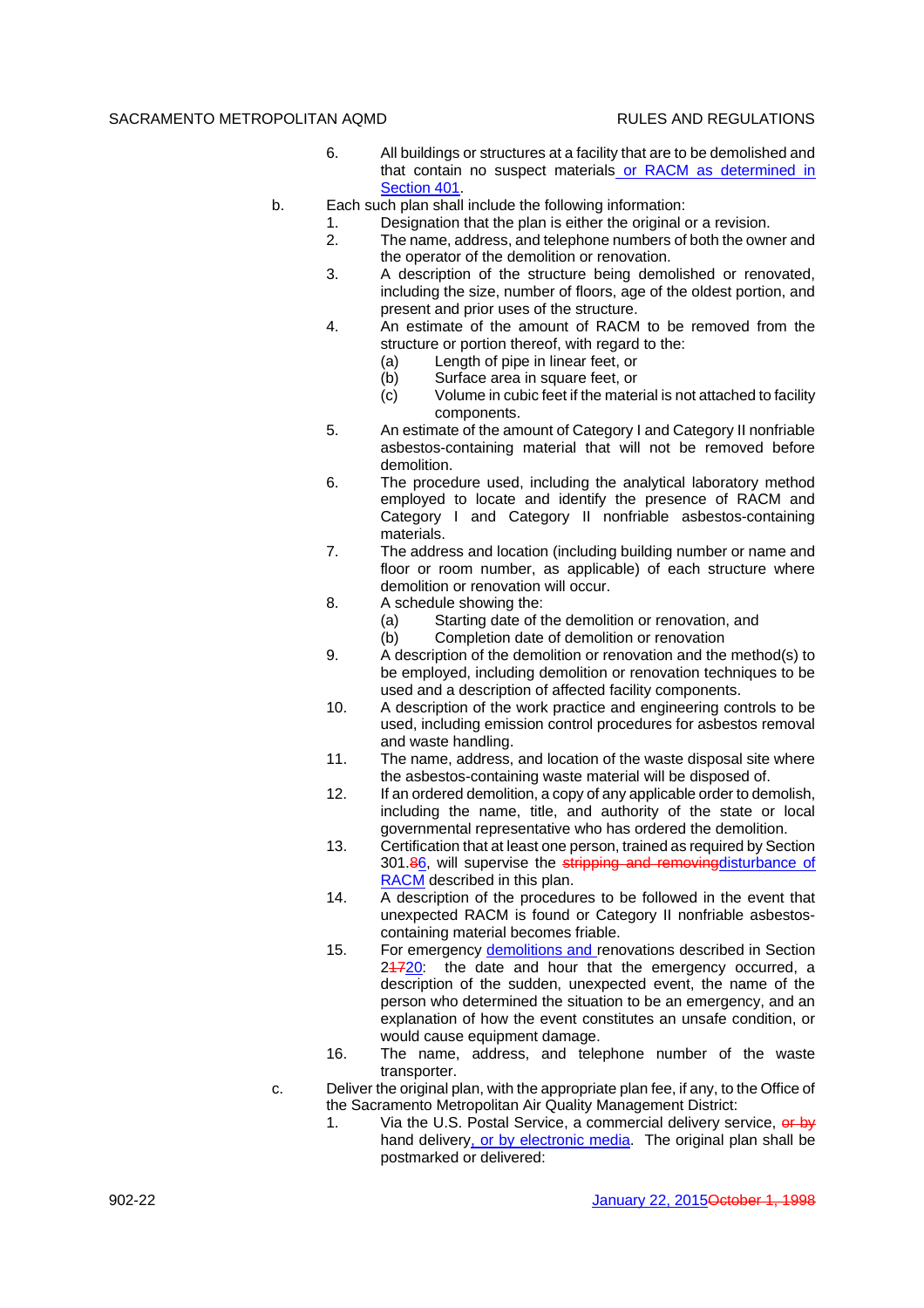- (a) At least ten working days prior to commencement of demolition or planned renovation; or
- (b) As early as possible before, but no later than, the following working day if the operation is an ordered demolition; or
- (c) As soon as Within 24 hours after the Air Pollution Control Officer, or his designated representative, has issued an emergency renovation or demolition authorization.
- (d) As soon as possible after demolition begins due to burning, or
- (e) For nonscheduled renovation operations, Aat least 10 working days before the end of the calendar year preceding the calendar year for which notice is being given. **for** nonscheduled renovation operations; and
- 2. In any other manner and form prescribed by the Air Pollution Control Officer.
- 402.2 Whenever a demolition or renovation, subject to Section 301, extends 30 days or more beyond the actual start date, the owner or operator of a demolition or renovation shall report in writing every 30 days, the following to the Air Pollution Control Officer:
	- a. The amount of RACM removed as of the time of the report.
- b. The amount of RACM remaining to be removed as of the time of the report. 402.3 If an owner or operator of a demolition or renovation engages any asbestos abatement contractor or any asbestos consultant to prepare initial notifications pursuant to Sections 402.1 or 402.2, then those parties are also responsible for compliance with Sections 402.1 and 402.2.
- 403 **REPORTING ANNUAL NOTIFICATIONS:** The owner or operator of a demolition or renovation, at any facility where nonscheduled renovation operations are expected to occur, may follow meet the annual notification requirements of this Ssection in lieu of complying with the provisions of Section 402.402 as follows:
	- 403.1 Estimate, based on past operating experience, the amount of RACM to be disturbed during the calendar year because of the routine failure of equipment.
	- 403.2 Submit a plan form 10 working days prior to the calendar year for which the plan applies.
	- 403.43 The plan may only covers the minimum amount of RACM removal necessary to correct the routine failure of equipment.
	- 403.54 The amount of RACM provided for in the plan may be revised in accordance with Section 404.
	- 403.5 If an owner or operator of a demolition or renovation engages any asbestos abatement contractor or any asbestos consultant to prepare annual notifications pursuant to Sections 403.1 through 403.4, then those parties are also responsible for compliance with Sections 403.1 through 403.4.

#### 404 **REPORTING RENOVATIONS AND DEMOLITIONS—PLAN REVISIONS:**

- 404.1 Except for work done pursuant to an annual notification, no demolition or renovation shall begin or be completed on a date other than the date contained in the written plan, unless the owner or operator of a demolition or renovation notifies the Air Pollution Control Officer as follows:
	- a. EARLIER START DATE: When a demolition or planned renovation involving the stripping or removal disturbing of RACM will begin earlier than the date contained in the most recent plan:
		- The owner or operator of a demolition or renovation shall provide written notice to the Air Pollution Control Officer of the new start date.
		- The written notice shall must be delivered via the U.S. Postal Service, a commercial delivery service, hand delivery, or by electronic media facsimiled or delivered by mail, courier, or other delivery service to the Air Pollution Control Officer at least 10 working days before the new start date.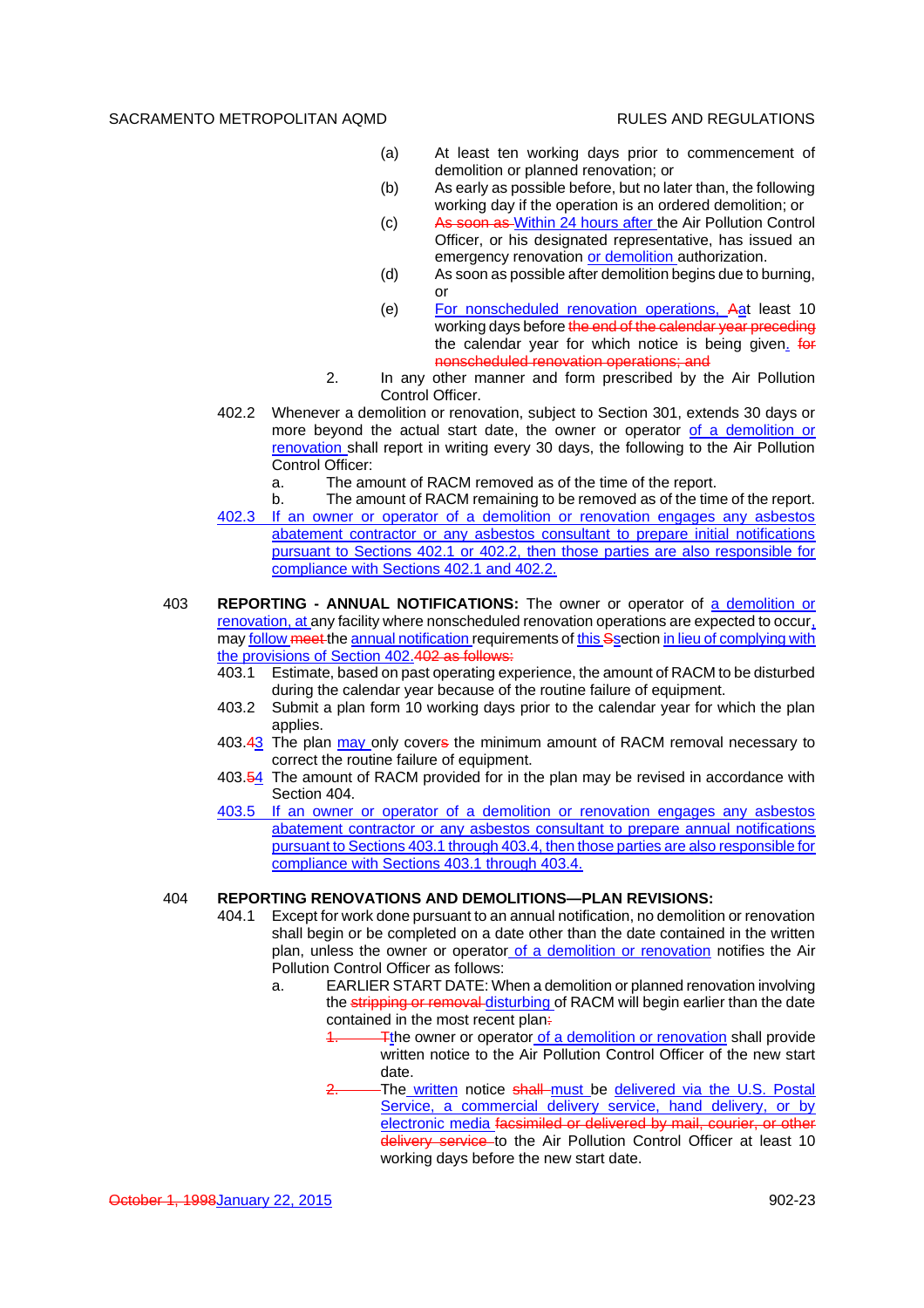- b. LATER START DATE: When a demolition or planned renovation involving the stripping or removaldisturbance of RACM will begin after the date contained in the most recent plan, the owner or operator of a demolition or renovation shall notify the Air Pollution Control Officer of the new start date by written notice that is delivered via the U.S. Postal Service, a commercial delivery service, hand delivery, or by electronic media facsimiled or delivered by mail, courier, or other delivery service to the Air Pollution Control Officer as soon as possible before, and no later than, the original start date.
- c. COMPLETION DATE: Any revision made to a completion date must be delivered, facsimiled, or postmarked to the Air Pollution Control Officer, on or prior to the date being changed in the plan. When a demolition or planned renovation involving the disturbance of RACM will be completed on a date different from that specified in the most recent plan, the owner or operator of a demolition or renovation shall notify the Air Pollution Control Officer of the new completion date by written notice via the U.S. Postal Service, a commercial delivery service, hand delivery, or by electronic media that is delivered to the Air Pollution Control Officer, on or prior to the date being changed and no later than one working day prior to the actual project completion date.
- 404.2 a. The owner and operator of a demolition or renovation shall notify Tthe Air Pollution Control Officer-shall be notified, in writing, of any in-change in the scope of work, including any change in the amount of RACM to be disturbed prior to the occurrence of the change.
	- b. For facilities operating under an annual notification, if the amount of RACM to be disturbed will exceed the amount of RACM contained in the annual notification, the annual notification shall be revised by the owner or operator of a demolition or renovation prior to any work commencing that will exceed the amount of RACM listed in the most recent notification on file.
- 404.3 If an owner or operator of a demolition or renovation engages any asbestos abatement contractor or any asbestos consultant to prepare plan revisions pursuant to Sections 404.1 or 404.2, then those parties are also responsible for compliance with Sections 404.1 and 404.2.
- 405 **REPORTING—EMISSION CONTROL EQUIPMENT:** The owner or operator of a demolition or renovation or of any other facility regulated by this rule shall also provide the Air Pollution Control Officer with the following information, as applicable:
	- 405.1 A description of any emission control equipment used for each process.
	- 405.2 The following emission control information regarding fabric filters:
		- a. FOR ALL FABRIC FILTERS: The pressure drop across the fabric filter in inches water gage.
		- b. FOR FILTERS MADE OF WOVEN FABRIC: The airflow permeability in ft<sup>3</sup>/min/ft<sup>2</sup>, and, if the fabric is synthetic, indicate whether a statement confirming that the fill yarn is spun or not spun.
		- c. FOR FILTERS MADE OF FELTED FABRIC: The density in oz/yd<sup>2</sup>, the minimum thickness in inches, and the air flow permeability in  $\text{ft}^3\text{/min/ft}^2$ .
	- 405.3 If the owner or operator of a demolition or renovation engages with any asbestos abatement contractor or any asbestos consultant to report on emission control equipment pursuant to Section 405, then those parties are also responsible for compliance with Sections 405.1 and 405.2.
- 406 **REPORTING—WASTE DISPOSAL OPERATIONS:** For waste disposal operations subject to Sections 303 and 311, the owner or operator of that facility or an owner or operator of a demolition or renovation shall provide the following information, as applicable, to the Air Pollution Control Officer:
	- 406.1 A brief description of each process that generates asbestos-containing waste material;
	- 406.2 The average weight of asbestos-containing waste material disposed of, measured in kg/day;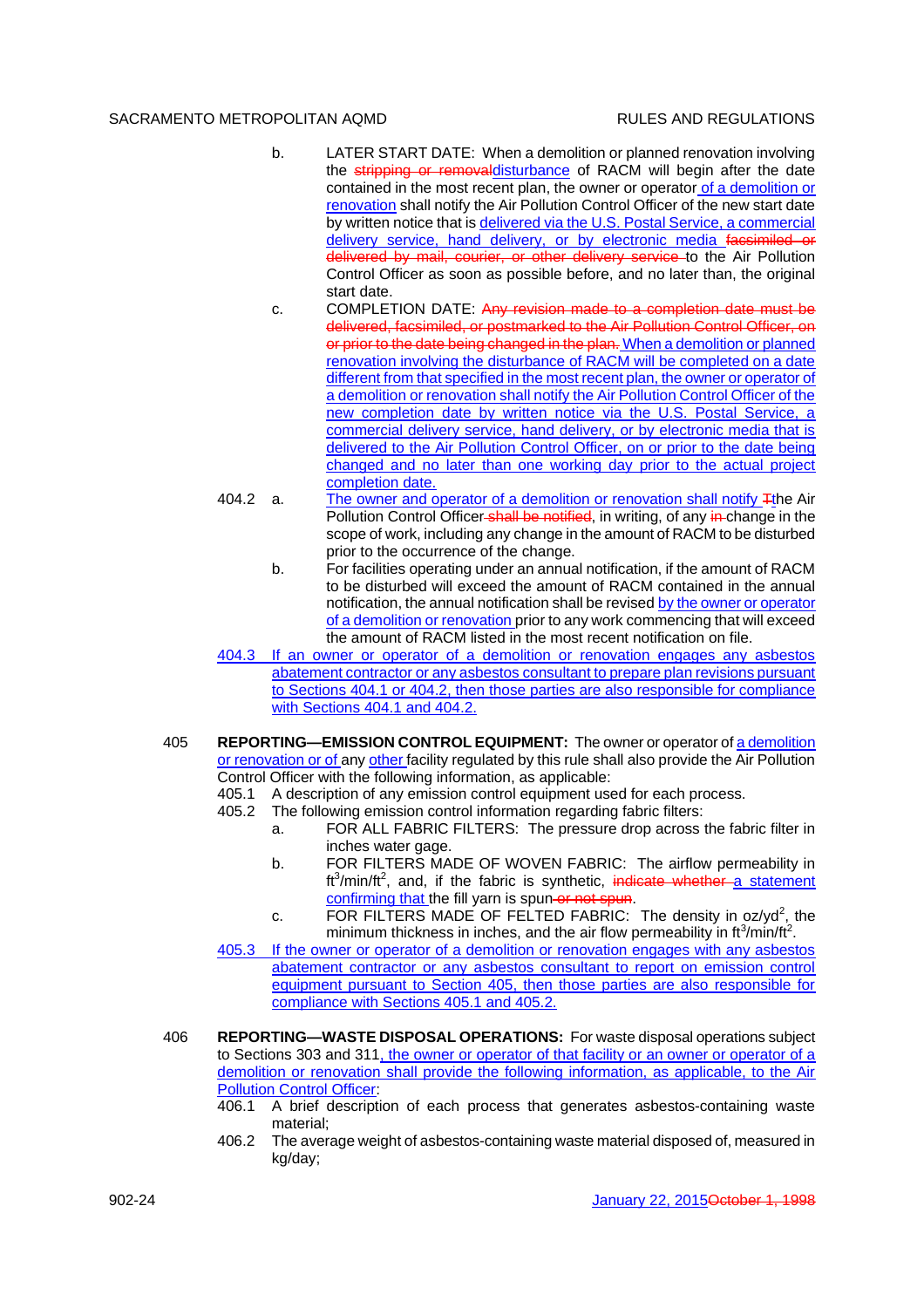- 406.3 The emission control methods used in all stages of waste disposal;
- 406.4 The type of disposal site or incineration site used for ultimate disposal;
- 406.5 The name of the site operator; and
- 406.6 The name and location of the disposal site.
- 406.7 If the owner or operator of a demolition or renovation engages with any asbestos abatement contractor or any asbestos consultant to report on waste disposal operations pursuant to Section 406, then the asbestos abatement contractor or the asbestos consultant is also responsible for compliance with Sections 406.1 through 406.6.
- 407 **REPORTING—INACTIVE WASTE DISPOSAL SITES:** For inactive waste disposal sites subject to Section 311:
	- 407.1 A brief description of the site; and
	- 407.2 The method or methods used to comply with the standard, or alternative procedures to be used.

### 408 **REPORTING—SPRAYING OPERATIONS**:

- 408.1 Except as provided in Section 408.2, Aany owner or operator who intends to spray asbestos-containing material for the purpose of insulating or fireproofing equipment and machinery as specified in Section 306, shall report such intention to the Air Pollution Control Officer at least 20 days prior to the commencement of the spraying operation. Such report shall include the following information:
	- 408.1a. Name of owner or operator
	- 408.2b. Address of owner or operator
	- 408.3c. Location of spraying operation
	- 408.4d. Procedures to be followed to meet the requirements of Section 306.
- 408.2 The requirements of Section 408.1 shall not apply to the spray-on application of materials where the asbestos fibers in the materials are encapsulated with a bituminous or resinous binder during spraying and the materials are not friable after drying.
- 409 **REPORTING—ACTIVE WASTE DISPOSAL SITES:** The owner or operator of an active waste disposal site referenced in Section 311 shall notify the Air Pollution Control Officer in writing at least 45 days prior to excavating or otherwise disturbing any asbestos-containing waste material that has been deposited at a waste disposal site and is covered. If the excavation will begin on a date other than the one contained in the original notice, notice of the new start date shall be provided to the Air Pollution Control Officer at least 10 working days before excavation begins and in no event shall excavation begin earlier than the date specified in the original plan. The notice shall include:
	- 409.1 Scheduled starting and completion dates;
	- 409.2 Reasons for disturbing the waste;
	- 409.3 Procedures to be used to control emissions during the excavation, storage, transport, and ultimate disposal of the excavated asbestos-containing waste material;
	- 409.4 Location of any temporary storage site and the final disposal site.
- 410 **APPROVAL PROCESS—CONVERSION OF RACM AND ASBESTOS-CONTAINING WASTE MATERIAL:** To obtain approval for a conversion operation pursuant to Section 303.34, the owner or operator shall provide the Air Pollution Control Officer with an application for Authority to Construct, pursuant to that specified in Regulation 2 of the District Rules and Regulations, and including the following:
	- 410.1 Description of waste feed handling and temporary storage;
	- 410.2 Description of process operating conditions;
	- 410.3 Description of the handling and temporary storage of the end product;
	- 410.4 Description of the protocol to be followed when analyzing output materials by TEM as described in Section 501.3;
	- 410.5 A demonstration of the conversion process, upon request of the Air Pollution Control Officer; and
	- 410.6 A protocol for the start-up performance test and a schedule by which the operating parameters shall be monitored pursuant to Section 501.1.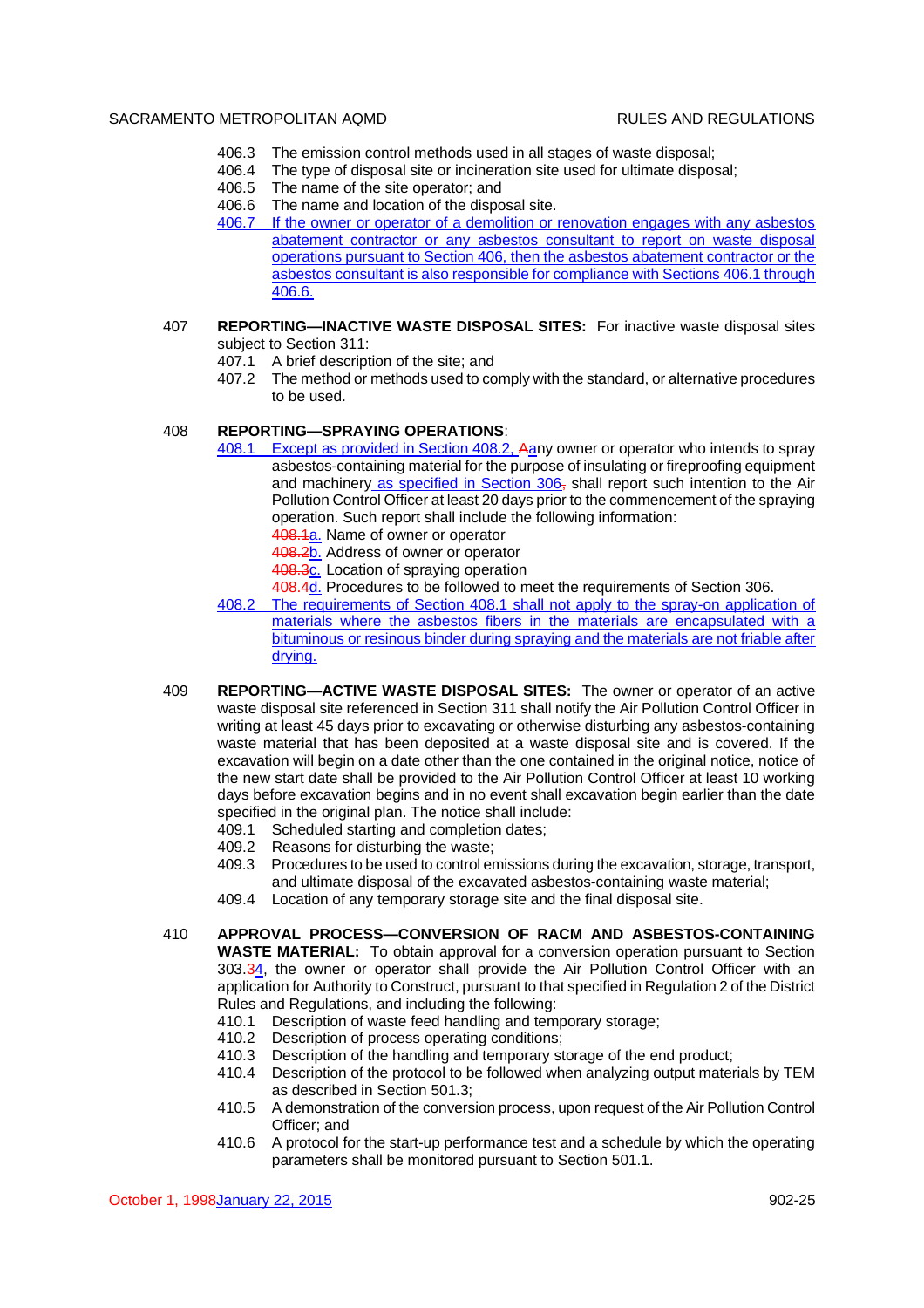- a. A report for each analysis of product composite samples performed during the initial 90 days of operation.
- b. A quarterly report, including the following information concerning activities during each consecutive 3 month period:
	- 1. Results of analyses of monthly product composite samples;
	- 2. A description of any deviation from the operating parameters, its duration, and the corrective action;
	- 3. Disposition of any products produced during a period when the operating parameters were outside the range indicative of asbestosfree; and
	- 4. Information on waste disposal activities as required in Section 311.

#### 500 **MONITORING AND RECORDS:**

- 501 **TESTING PROCEDURES**
	- 501.1 **CONVERSION FACILITY:** To obtain approval for a conversion operation referenced in Section 303.34 of this rule, the owner or operator shall:
		- a. Conduct a start-up performance test. The test shall include:
			- 1. A detailed description of the types and quantities of non-asbestos material, RACM, and asbestos-containing waste material processed, (e.g. asbestos cement products, friable asbestos insulation, plaster, wood, plastic, wire, etc.) Test feed is to include the full range of materials that will be encountered in actual operation of the process;
			- 2. Results of analyses that document the asbestos content of the wastes processed, using the method specified in Section 501.2.;
			- 3. Results of the analyses, using the TEM method described in Section 501.3, that document that the output materials are free of asbestos. Samples for analysis are to be collected as 8-hour composite samples, beginning with the initial introduction of RACM or asbestos-containing waste material and continuing until the end of the performance test;
			- 4. A description of operating parameters, such as temperatures and residence time, defining the full range over which the process is expected to operate, and the limits for each operating parameter within which the process will produce nonasbestos (asbestos-free) materials; and
			- 5. The length of the test.
			- b. During the initial 90 days of operation the owner or operator shall:
				- 1. Monitor and log, according to a schedule approved by the Air Pollution Control Officer, the operating parameters identified during start-up performance tests;
				- 2. Verify that the input materials are as described during start-up performance tests;
				- 3. Collect and analyze samples, taken as 10-day composite samples (200 gram or 7 ounce sample collected every 8 hours of operation) of all output material for the presence of asbestos. The TEM method referenced in Section 501.3 shall be used to analyze the output material for the presence of asbestos;
				- 4. All output material shall be stored on-site until analysis shows the material to be asbestos-free or disposed of as asbestos-containing waste according to Section 303 of this rule.
		- c. After the initial 90 days of operation:
			- 1. Continuously monitor and record the operating parameters identified during start-up performance testing and any subsequent performance testing. Any output produced during a period of deviation from the range of established operating conditions shall be:
				- (a) Disposed of as asbestos-containing waste according to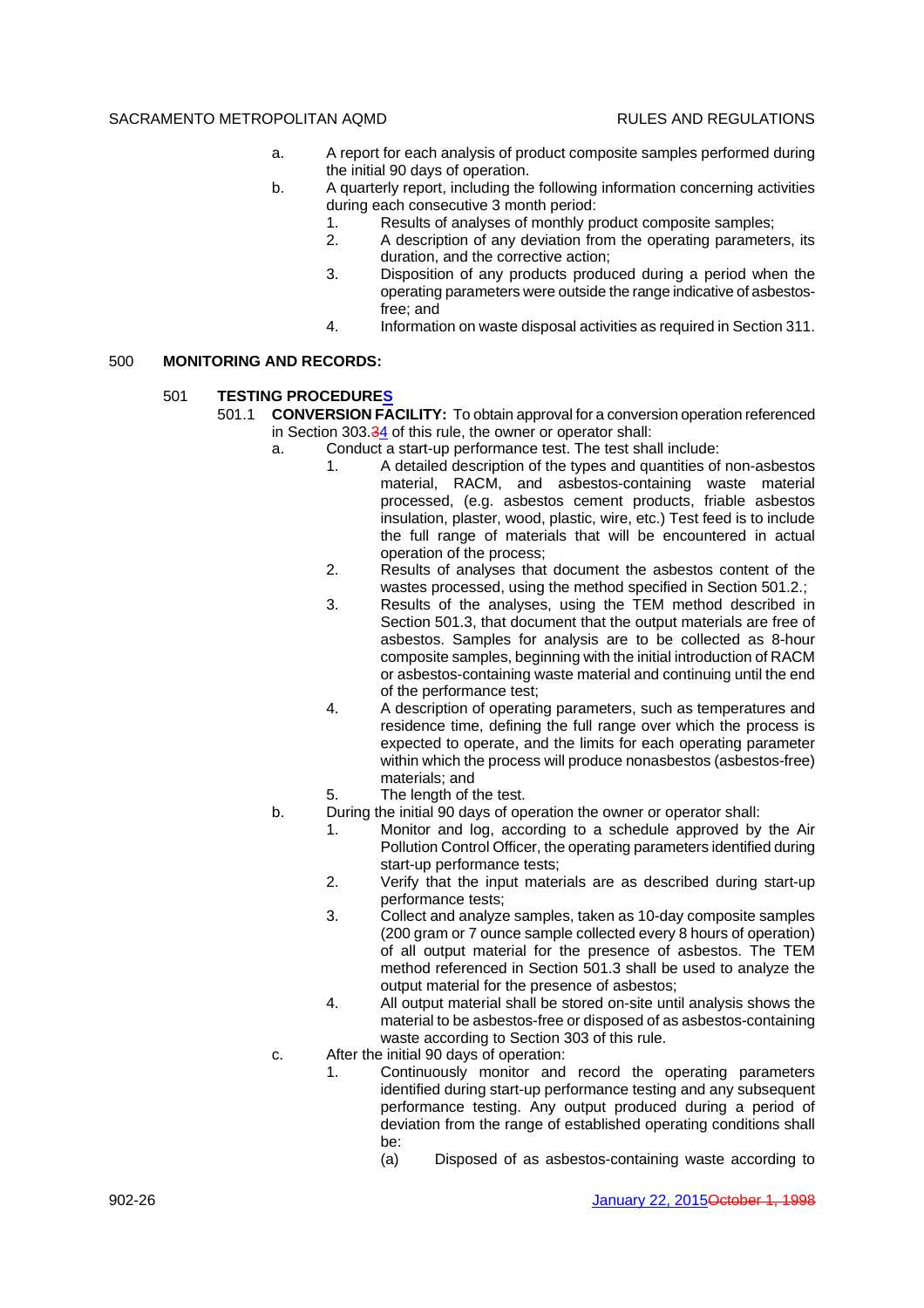Section 303 of this rule; or

- (b) Recycled as waste feed during a time when the process is operating within the established range of operating conditions; or
- (c) Stored temporarily on-site in a leak-tight container until analyzed for asbestos content. After being tested, any material that is not asbestos-free shall either be disposed of as asbestos-containing waste material or recycled as waste feed to the process.
- 2. Collect and analyze monthly composite samples as in Section 501.1(b)(3) of this rule.
- 501.2 **ASBESTOS CONTENT—POLARIZED LIGHT MICROSCOPY:** Asbestos content shall be determined using the method specified in Appendix  $AE$ , Subpart  $FE$ , 40 CFR Part 763, Section 1, Polarized Light Microscopy. If the asbestos content is less than 10 percent, verification shall be made using the point counting method specified in Appendix AE, Subpart FE, 40 CFR Part 763, Section 1.7.2.4, Polarized Light Microscopy, Quantification of Asbestos Content.
- 501.3 **ASBESTOS CONTENT—TRANSMISSION ELECTRON MICROSCOPY (TEM):** When so indicated, asbestos content shall be determined using the procedures specified in Section 2.5 of Method for the Determination of Asbestos in Bulk Building Materials, EPA/600/R-93/116, United States Environmental Protection Agency, July 1993, as amended from time to time. National Institute of Standards and Technology (NIST) approved Transmission Electron Microscopy (TEM) method.
- 501.4 **FABRIC FILTERS:** The airflow permeability of fabric filters shall be determined by ASTM method D737-69.
- 502 **RECORD KEEPING:** A person subject to this rule shall maintain all records required by this rule for two years and make the records available for review by the Air Pollution Control Officer upon request.

502.1 FOR ASBESTOS MILLS OR MANUFACTURING OR FABRICATING OPERATIONS: Each owner or operator meet the following requirements:

- a. Monitor each potential source of asbestos emissions from any part of the mill, manufacturing, or fabricating facility, including air cleaning devices, process equipment, and buildings that house equipment for material processing and handling, at least once each day, during daylight hours, for visible emissions to the outside air during periods of operation. The monitoring shall be visual observation of at least 15 seconds duration per source of emissions, utilizing the procedure specified in EPA Method 9. The certification requirements for Method 9 do not apply.
- b. Inspect each air cleaning device at least once each week for proper operation and maintenance, including, to the maximum extent possible without dismantling other than opening the device, the presence of tears, holes, and abrasions in filter bags and for dust deposits on the clean side of bags. For air cleaning devices that cannot be inspected weekly, submit a written maintenance plan to the Air Pollution Control Officer including but not limited to the following:
	- 1. Maintenance Schedule;
	- 2. Record keeping plan;
	- 3. Maintenance records of the results of visible emissions monitoring and air cleaning device inspections including the following;
		- (a) Date and time of each inspection;
		- (b) Presence or absence of visible emissions;
		- (c) Condition of fabric filters, including presence of tears, holes and abrasions;
		- (d) Presence of dust deposits on clean side of filter;
		- (e) Brief description of corrective actions taken, including date and time; and
		- (f) Daily hours of operation for each air cleaning device.
	- 4. On a quarterly basis, submit a copy of visible emissions monitoring